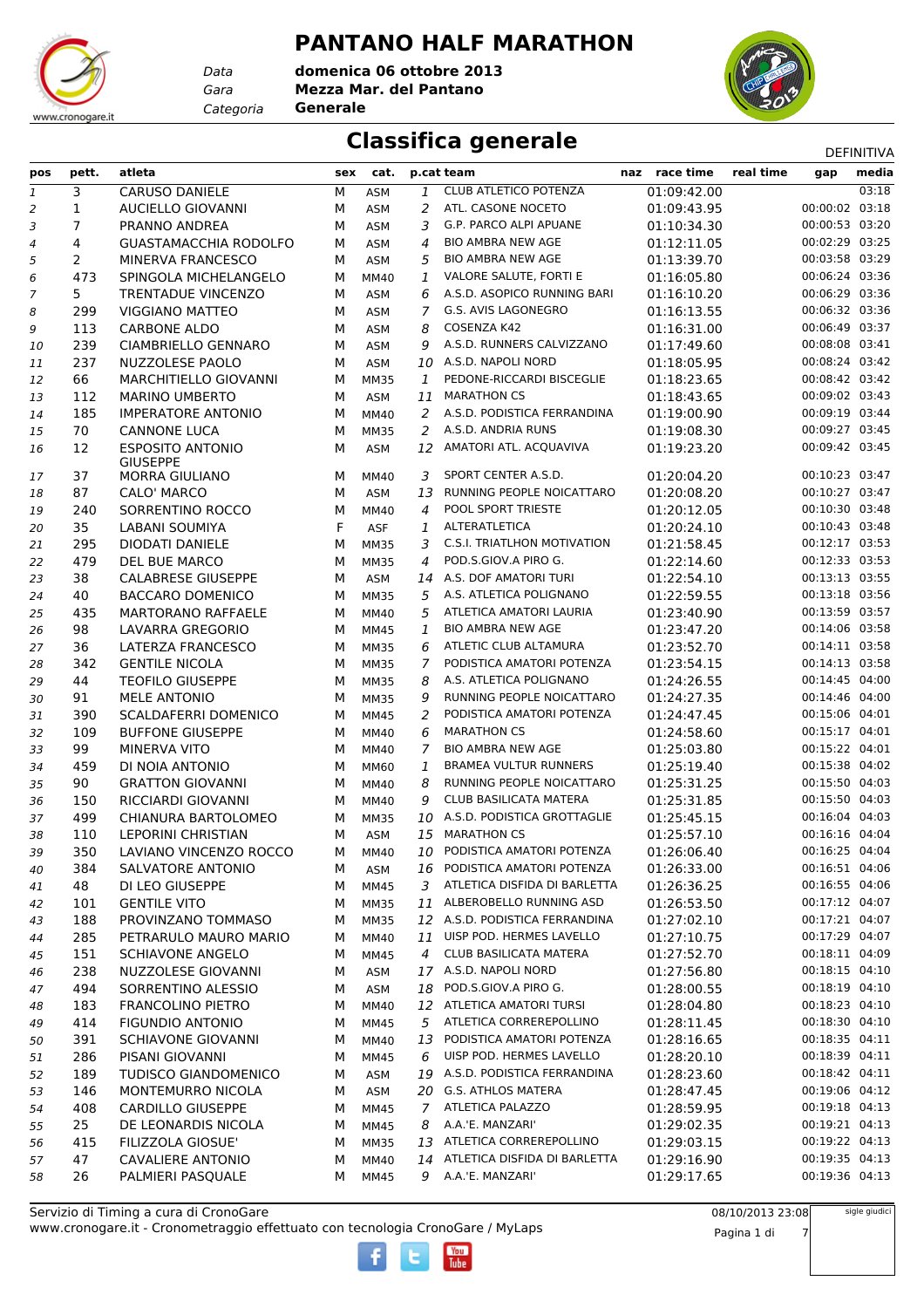| pos        | pett.      | atleta                                             |        | sex cat.            |              | p.cat team                                            | naz race time              | real time<br>gap                 | ᅛᄂᆝᄞᅁᄓᅚᄸ<br>media |
|------------|------------|----------------------------------------------------|--------|---------------------|--------------|-------------------------------------------------------|----------------------------|----------------------------------|-------------------|
| 59         | 135        | <b>LUCHENA ROSA</b>                                | F      | F45-50              | $\mathbf{1}$ | <b>G.S. DUE SASSI MATERA</b>                          | 01:29:19.75                | 00:19:38 04:14                   |                   |
| 60         | 333        | DE LUCA FRANCESCO                                  | M      | <b>MM45</b>         | 10           | PODISTICA AMATORI POTENZA                             | 01:29:33.15                | 00:19:52 04:14                   |                   |
| 61         | 190        | <b>TUDISCO SANDRO</b>                              | M      | ASM                 | 21           | A.S.D. PODISTICA FERRANDINA                           | 01:29:41.90                | 00:20:00 04:15                   |                   |
| 62         | 300        | LO VAGLIO ROSSANA                                  | F      | <b>ASF</b>          |              | 2 ATL. FEMMINILE SEDAS LAURIA                         | 01:30:09.00                | 00:20:27 04:16                   |                   |
| 63         | 126        | SORRENTINO PASOUALE                                | М      | <b>MM45</b>         | 11           | <b>MARATONETI GENOVESI</b>                            | 01:30:30.40                | 00:20:49 04:17                   |                   |
| 64         | 177        | <b>CORRADO GIULIO</b>                              | M      | <b>MM45</b>         | 12           | A.S. POD. AMATORI POLICORO                            | 01:30:38.30                | 00:20:57 04:17                   |                   |
| 65         | 331        | DATENA PASQUALE                                    | M      | ASM                 | 22           | PODISTICA AMATORI POTENZA                             | 01:31:05.40                | 00:21:24 04:19                   |                   |
| 66         | 315        | <b>BOCCIA ANTONIO</b>                              | M      | MM40                | 15           | PODISTICA AMATORI POTENZA                             | 01:31:10.40                | 00:21:29 04:19                   |                   |
| 67         | 207        | LAPERGOLA ANTONIO                                  | M      | MM40                | 16           | <b>LUCANI FREE RUNNERS</b>                            | 01:31:15.75                | 00:21:34 04:19                   |                   |
|            |            | <b>STEFANO</b>                                     |        |                     | 14           | ATL. AMATORI IRSINESE                                 |                            | 00:21:37 04:19                   |                   |
| 68         | 163<br>160 | CAPEZZERA GIROLAMO<br>RONDINONE GIUSEPPE           | M<br>M | <b>MM35</b><br>MM40 | 17           | <b>MARATHON CLUB GRASSANO</b>                         | 01:31:18.50<br>01:31:47.60 | 00:22:06 04:21                   |                   |
| 69         | 154        | DANZI NINO                                         | м      | <b>MM55</b>         | 1            | <b>MARATHON CLUB GRASSANO</b>                         | 01:31:54.65                | 00:22:13 04:21                   |                   |
| 70<br>71   | 94         | <b>GIOVANNELLI GIUSEPPE</b>                        | M      | <b>MM55</b>         | 2            | <b>MURGIA MARATHON</b>                                | 01:31:56.75                | 00:22:15 04:21                   |                   |
| 72         | 246        | <b>BERTERAME ROCCO</b>                             | М      | <b>MM50</b>         | 1            | <b>LIBERO FIDAL</b>                                   | 01:32:03.65                | 00:22:22 04:21                   |                   |
| 73         | 15         | <b>MONTEMURRO CIRO</b>                             | М      | <b>MM40</b>         | 18           | AMATORI ATL. ACQUAVIVA                                | 01:32:09.75                | 00:22:28 04:22                   |                   |
| 74         | 52         | DE VIRGILIIS COSIMO                                | M      | ASM                 | 23           | <b>ATLETICA ADELFIA</b>                               | 01:32:22.45                | 00:22:41 04:22                   |                   |
| 75         | 504        | FILAZZOLA MARIO                                    | M      | MM40                | 19           | A.S.D. PODISTICA GROTTAGLIE                           | 01:32:26.35                | 00:22:45 04:22                   |                   |
| 76         | 484        | <b>MAGLIANO GIOVANNI</b>                           | М      | MM40                | 20           | POD.S.GIOV.A PIRO G.                                  | 01:32:38.80                | 00:22:57 04:23                   |                   |
| 77         | 491        | SORRENTINO MIMMOLUCIO                              | M      | <b>MM35</b>         | 15           | POD.S.GIOV.A PIRO G.                                  | 01:32:44.95                | 00:23:03 04:23                   |                   |
| 78         | 16         | NICASSIO LEONARDO                                  | M      | <b>MM45</b>         | 13           | AMATORI ATL. ACQUAVIVA                                | 01:32:55.05                | 00:23:13 04:24                   |                   |
| 79         | 483        | <b>MAGLIANO FRANCO</b>                             | М      | <b>MM35</b>         | 16           | POD.S.GIOV.A PIRO G.                                  | 01:33:07.45                | 00:23:26 04:24                   |                   |
| 80         | 130        | <b>LATELLA TERESA</b>                              | F      | F35-40              | 1            | A.S.D. PODISTICA MESSINA                              | 01:33:10.00                | 00:23:28 04:24                   |                   |
| 81         | 347        | LAGUARDIA ANTONIO                                  | M      | <b>MM45</b>         | 14           | PODISTICA AMATORI POTENZA                             | 01:33:10.65                | 00:23:29 04:24                   |                   |
| 82         | 309        | <b>BASENTINI VITTORIO</b>                          | M      | <b>MM45</b>         | 15           | PODISTICA AMATORI POTENZA                             | 01:33:10.70                | 00:23:29 04:24                   |                   |
| 83         | 125        | <b>FERRARO GENNARO</b>                             | м      | MM40                | 21           | GS ATL. STRACAGNANO                                   | 01:33:12.60                | 00:23:31 04:25                   |                   |
| 84         | 426        | <b>BRUNO FRANCESCANTONIO</b>                       | M      | <b>MM50</b>         | 2            | ATLETICA AMATORI LAURIA                               | 01:33:19.60                | 00:23:38 04:25                   |                   |
| 85         | 458        | CAPPA PASQUALE                                     | M      | <b>MM50</b>         | 3            | <b>BRAMEA VULTUR RUNNERS</b>                          | 01:33:22.45                | 00:23:41 04:25                   |                   |
| 86         | 456        | CAPRARELLA ARMANDO                                 | M      | <b>MM55</b>         | 3            | <b>SUNFLOWER MELFI</b>                                | 01:33:25.30                | 00:23:44 04:25                   |                   |
| 87         | 318        | <b>BUONO ALBERTO</b>                               | M      | ASM                 | 24           | PODISTICA AMATORI POTENZA                             | 01:33:27.75                | 00:23:46 04:25                   |                   |
| 88         | 336        | DI GIUSEPPE PAOLO                                  | М      | <b>MM50</b>         | 4            | PODISTICA AMATORI POTENZA                             | 01:33:28.45                | 00:23:47 04:25                   |                   |
| 89         | 158        | POTENZA ANGELO                                     | M      | MM45                | 16           | MARATHON CLUB GRASSANO                                | 01:33:39.35                | 00:23:58 04:26                   |                   |
|            |            | RAFFAELE                                           |        |                     |              |                                                       |                            |                                  |                   |
| 90         | 436        | PESCE PIETRO                                       | м      | <b>MM55</b>         | 4            | ATLETICA AMATORI LAURIA                               | 01:33:40.05                | 00:23:58 04:26                   |                   |
| 91         | 365        | <b>MECCA LEONARDO</b>                              | М      | MM45                | 17           | PODISTICA AMATORI POTENZA                             | 01:33:41.20                | 00:24:00 04:26                   |                   |
| 92         | 344        | <b>GUERRA FRANCESCO</b>                            | M      | MM40                | 22           | PODISTICA AMATORI POTENZA                             | 01:33:41.80                | 00:24:00 04:26                   |                   |
| 93         | 180        | RINALDI GAETANO                                    | M      | MM45                | 18           | A.S. POD. AMATORI POLICORO                            | 01:33:47.60                | 00:24:06 04:26                   |                   |
| 94         | 332        | DE LUCA GIUSEPPE                                   | M      | <b>MM45</b>         | 19           | PODISTICA AMATORI POTENZA                             | 01:33:51.15                | 00:24:10 04:26<br>00:24:21 04:27 |                   |
| 95         | 89         | DE ROSA DONATO                                     | м      | <b>ASM</b>          | 25           | RUNNING PEOPLE NOICATTARO<br><b>ATLETICA GRASSANO</b> | 01:34:02.70                | 00:24:29 04:27                   |                   |
| 96         | 232        | PIRRONE MICHELE                                    | М      | <b>MM50</b>         | 5            |                                                       | 01:34:10.45                |                                  |                   |
| 97         | 363        | <b>MAUTONE NICOLA</b>                              | M      | MM40                | 23           | PODISTICA AMATORI POTENZA<br>AMATORI ATL. ACQUAVIVA   | 01:34:13.30                | 00:24:32 04:27<br>00:24:45 04:28 |                   |
| 98         | 13         | <b>IPPOLITO GIOVANNI</b><br><b>SARUBBI STEFANO</b> | М      | <b>MM45</b>         | 20<br>26     | ATLETICA CORREREPOLLINO                               | 01:34:26.65                | 00:24:47 04:28                   |                   |
| 99         | 422<br>49  | <b>TUPPUTI GIUSEPPE</b>                            | М<br>М | ASM<br><b>MM50</b>  | 6            | ATLETICA DISFIDA DI BARLETTA                          | 01:34:28.60<br>01:34:30.35 | 00:24:49 04:28                   |                   |
| 100<br>101 | 466        | <b>SCOLAMIERO FRANCESCO</b>                        | М      | <b>MM50</b>         | 7            | <b>BRAMEA VULTUR RUNNERS</b>                          | 01:34:37.35                | 00:24:56 04:29                   |                   |
| 102        | 368        | <b>MORRONE NICOLA</b>                              | М      | MM40                | 24           | PODISTICA AMATORI POTENZA                             | 01:34:49.75                | 00:25:08 04:29                   |                   |
| 103        | 487        | PALADINO SANDRO                                    | М      | <b>MM35</b>         | 17           | POD.S.GIOV.A PIRO G.                                  | 01:34:51.45                | 00:25:10 04:29                   |                   |
| 104        | 196        | SAGARIA SALVATORE                                  | M      | MM40                | 25           | POD. ROTONDELLA FIDAS                                 | 01:35:06.35                | 00:25:25 04:30                   |                   |
| 105        | 203        | DI CERA FRANCESCO                                  | М      | ASM                 | 27           | <b>LUCANI FREE RUNNERS</b>                            | 01:35:09.95                | 00:25:28 04:30                   |                   |
| 106        | 393        | SILEO SALVATORE                                    | М      | <b>MM50</b>         | 8            | PODISTICA AMATORI POTENZA                             | 01:35:22.35                | 00:25:41 04:31                   |                   |
| 107        | 354        | <b>LORUSSO SERGIO</b>                              | М      | MM50                | 9            | PODISTICA AMATORI POTENZA                             | 01:35:22.60                | 00:25:41 04:31                   |                   |
|            |            | <b>GIOVANNI</b>                                    |        |                     |              |                                                       |                            |                                  |                   |
| 108        | 330        | DANZI NUNZIA                                       | F      | ASF                 | 3            | PODISTICA AMATORI POTENZA                             | 01:35:24.45                | 00:25:43 04:31                   |                   |
| 109        | 493        | SORRENTINO ETTORE                                  | М      | ASM                 | 28           | POD.S.GIOV.A PIRO G.                                  | 01:35:29.35                | 00:25:48 04:31                   |                   |
| 110        | 323        | <b>COLUCCI EMANUELE</b>                            | М      | <b>MM60</b>         | 2            | PODISTICA AMATORI POTENZA                             | 01:35:32.25                | 00:25:51 04:31                   |                   |
| 111        | 404        | VIOLA LUCIANO                                      | M      | <b>MM50</b>         | 10           | PODISTICA AMATORI POTENZA                             | 01:35:40.50                | 00:25:59 04:32                   |                   |
| 112        | 510        | STELLA COSIMO                                      | М      | <b>MM50</b>         | 11           | A.S.D. PODISTICA GROTTAGLIE                           | 01:35:54.60                | 00:26:13 04:32                   |                   |
| 113        | 376        | PETRAGLIA MICHELE                                  | М      | MM60                | 3            | PODISTICA AMATORI POTENZA                             | 01:35:55.50                | 00:26:14 04:32                   |                   |
| 114        | 329        | <b>DANZI GIULIO</b>                                | М      | MM60                | 4            | PODISTICA AMATORI POTENZA                             | 01:35:57.15                | 00:26:16 04:32                   |                   |
| 115        | 50         | ALFARANO ALBERICO                                  | М      | MM45                | 21           | ATLETICA ADELFIA                                      | 01:36:05.90                | 00:26:24 04:33                   |                   |
| 116        | 166        | <b>CIRASOLA CARLO</b>                              | М      | <b>MM35</b>         | 18           | ATL. AMATORI IRSINESE                                 | 01:36:16.45                | 00:26:35 04:33                   |                   |
| 117        | 114        | <b>VENTIMIGLIA CARMELO</b>                         | М      | MM45                |              | 22 CLUB RUNNER 87 VALENTE                             | 01:36:23.70                | 00:26:42 04:34                   |                   |
| 118        | 34         | <b>TROPIANO DANIELA</b>                            | F      | F35-40              | 2            | <b>ATLETICA MONOPOLI</b>                              | 01:36:32.10                | 00:26:51 04:34                   |                   |
| 119        | 467        | <b>ALAMPRESE ENRICO</b>                            | М      | MM40                | 26           | TRANSEO                                               | 01:36:35.45                | 00:26:54 04:34                   |                   |
| 120        | 377        | PIEDILATO SIMONE                                   | М      | <b>MM40</b>         | 27           | PODISTICA AMATORI POTENZA                             | 01:36:35.65                | 00:26:54 04:34                   |                   |
| 121        | 481        | <b>GRIECO EDOARDO</b>                              | М      | <b>MM50</b>         |              | 12 POD.S.GIOV.A PIRO G.                               | 01:36:40.35                | 00:26:59 04:34                   |                   |

 $\frac{\text{Vou}}{\text{Iube}}$ 

www.cronogare.it - Cronometraggio effettuato con tecnologia CronoGare / MyLaps Servizio di Timing a cura di CronoGare

Pagina 2 di 7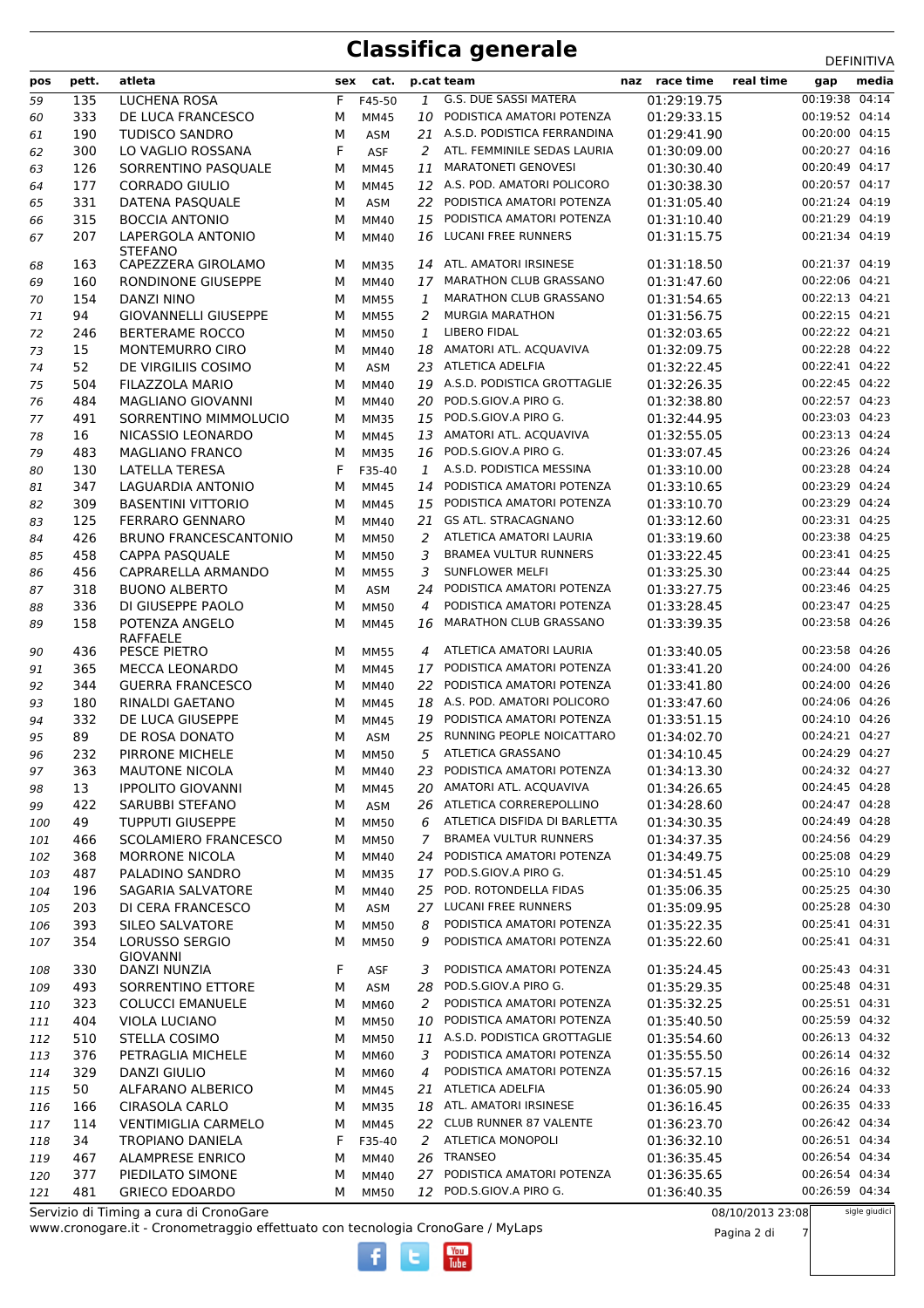| pos        | pett.      | atleta                                        | sex    | cat.                |                | p.cat team                                          | naz race time              | real time        | gap                              | media         |
|------------|------------|-----------------------------------------------|--------|---------------------|----------------|-----------------------------------------------------|----------------------------|------------------|----------------------------------|---------------|
| 122        | 28         | <b>TROILO ANGELO</b>                          | M      | <b>MM50</b>         | 13             | A.A.'E. MANZARI'                                    | 01:36:48.30                |                  | 00:27:07 04:35                   |               |
| 123        | 501        | D' AMICIS ANTHONY                             | M      | <b>MM55</b>         | 5              | A.S.D. PODISTICA GROTTAGLIE                         | 01:36:55.05                |                  | 00:27:13 04:35                   |               |
| 124        | 29         | RAMUNNO NICOLETTA                             | F      | F35-40              | 3              | A.S.D. AMICI STRADA DEL                             | 01:36:57.45                |                  | 00:27:16 04:35                   |               |
| 125        | 18         | PETRELLI NICOLA                               | M      | <b>ASM</b>          | 29             | AMATORI ATL. ACQUAVIVA                              | 01:37:01.25                |                  | 00:27:20 04:35                   |               |
| 126        | 137        | MORETTI MARIA ROSARIA                         | F      | <b>ASF</b>          | 4              | G.S. MATERA                                         | 01:37:03.40                |                  | 00:27:22 04:36                   |               |
| 127        | 273        | PASCARETTA LUIGI                              | М      | <b>MM45</b>         | 23             | <b>LIBERO FIDAL</b>                                 | 01:37:06.15                |                  | 00:27:25 04:36                   |               |
| 128        | 182        | <b>DONADIO GIUSEPPE</b>                       | М      | <b>MM35</b>         | 19             | ATLETICA AMATORI TURSI                              | 01:37:09.20                |                  | 00:27:28 04:36                   |               |
| 129        | 337        | <b>ESPOSITO ANTONIO</b>                       | M      | <b>MM50</b>         | 14             | PODISTICA AMATORI POTENZA                           | 01:37:14.25                |                  | 00:27:33 04:36                   |               |
| 130        | 349        | <b>ALFONSO</b><br>LAUGELLO GIOVANNI           | м      | <b>MM55</b>         | 6              | PODISTICA AMATORI POTENZA                           | 01:37:15.15                |                  | 00:27:34 04:36                   |               |
| 131        | 293        | <b>OLIVIERI GIACOMO</b>                       | M      | <b>MM50</b>         | 15             | <b>UISP FREE BIKERS</b>                             | 01:37:26.25                |                  | 00:27:45 04:37                   |               |
| 132        | 289        | ANNUZZI GIOVANNI                              | M      | MM60                | 5              | <b>UISP FREE BIKERS</b>                             | 01:37:26.85                |                  | 00:27:45 04:37                   |               |
| 133        | 231        | MONTESANO DOMENICO                            | М      | MM45                | 24             | ATLETICA GRASSANO                                   | 01:37:49.45                |                  | 00:28:08 04:38                   |               |
| 134        | 489        | RINALDI MICHELE                               | М      | <b>ASM</b>          | 30             | POD.S.GIOV.A PIRO G.                                | 01:37:58.50                |                  | 00:28:17 04:38                   |               |
| 135        | 486        | <b>MORABITO GIUSEPPE</b>                      | М      | MM45                | 25             | POD.S.GIOV.A PIRO G.                                | 01:37:58.55                |                  | 00:28:17 04:38                   |               |
| 136        | 287        | <b>QUAGLIARELLA NICO</b>                      | М      | MM40                | 28             | UISP POD. HERMES LAVELLO                            | 01:38:03.15                |                  | 00:28:22 04:38                   |               |
| 137        | 216        | PUGLIESE NICOLA                               | M      | MM40                | 29             | LUCANI FREE RUNNERS                                 | 01:38:07.35                |                  | 00:28:26 04:39                   |               |
| 138        | 385        | SALVIA VINCENZO                               | M      | ASM                 | 31             | PODISTICA AMATORI POTENZA                           | 01:38:08.15                |                  | 00:28:27 04:39                   |               |
| 139        | 20         | PONTRANDOLFO PIETRO                           | М      | <b>MM45</b>         | 26             | AMATORI ATL. ACQUAVIVA                              | 01:38:26.05                |                  | 00:28:44 04:39                   |               |
| 140        | 54         | <b>FAVIA DOMENICO</b>                         | М      | MM60                | 6              | <b>ATLETICA ADELFIA</b>                             | 01:38:26.30                |                  | 00:28:45 04:39                   |               |
| 141        | 321        | <b>CERVERIZZO GUIDO</b>                       | M      | <b>MM45</b>         | 27             | PODISTICA AMATORI POTENZA                           | 01:38:33.75                |                  | 00:28:52 04:40                   |               |
| 142        | 428        | <b>CARLOMAGNO PIETRO</b>                      | M      | <b>MM45</b>         | 28             | ATLETICA AMATORI LAURIA                             | 01:38:45.10                |                  | 00:29:04 04:40                   |               |
| 143        | 24         | <b>CAPORUSSO BARBARA</b>                      | F      | F35-40              | 4              | A.A.'E. MANZARI'                                    | 01:38:47.00                |                  | 00:29:05 04:40                   |               |
| 144        | 223        | CALCIANO DOMENICO                             | M      | MM45                | 29             | ATLETICA GRASSANO                                   | 01:38:49.55                |                  | 00:29:08 04:41                   |               |
| 145        | 123        | PARISI MICHELINA                              | F      | F55                 | 1              | A.S. CULTURALE POD. S.                              | 01:38:53.00                |                  | 00:29:11 04:41                   |               |
| 146        | 244        | <b>ATENA ANDREA</b>                           | М      | <b>ASM</b>          | 32             | <b>LIBERO FIDAL</b>                                 | 01:39:20.60                |                  | 00:29:39 04:42                   |               |
| 147        | 136        | <b>MANCINO MARIA</b>                          | F      | <b>ASF</b>          | 5              | G.S. MATERA                                         | 01:39:21.05                |                  | 00:29:39 04:42                   |               |
|            |            | CRESCENZA                                     |        |                     |                | PODISTICA AMATORI POTENZA                           |                            |                  |                                  |               |
| 148        | 335        | DI FRANCO ANTONIO                             | М      | <b>MM55</b>         | 7              | 16 A.S. CULTURALE POD. S.                           | 01:39:56.45<br>01:39:58.15 |                  | 00:30:15 04:44<br>00:30:17 04:44 |               |
| 149        | 120<br>23  | <b>AUCELLO MARIO</b><br><b>VITALE STEFANO</b> | м<br>M | <b>MM50</b>         | $\overline{7}$ | AMATORI ATL. ACQUAVIVA                              | 01:40:01.95                |                  | 00:30:20 04:44                   |               |
| 150<br>151 | 118        | <b>TRAVE ANGELO</b>                           | М      | MM60<br>MM45        | 30             | VIOLETTACLUB                                        | 01:40:03.05                |                  | 00:30:21 04:44                   |               |
| 152        | 17         | PEDONE GIANLUCA                               | М      | MM40                | 30             | AMATORI ATL. ACQUAVIVA                              | 01:40:04.50                |                  | 00:30:23 04:44                   |               |
| 153        | 362        | <b>MARTINESE ANTONIO</b>                      | М      | <b>MM35</b>         | 20             | PODISTICA AMATORI POTENZA                           | 01:40:05.85                |                  | 00:30:24 04:44                   |               |
| 154        | 388        | <b>SARUBBO SAVERIO</b>                        | M      | MM40                | 31             | PODISTICA AMATORI POTENZA                           | 01:40:10.80                |                  | 00:30:29 04:44                   |               |
| 155        | 204        | <b>DONADIO GIUSEPPE</b>                       | M      | <b>MM50</b>         | 17             | <b>LUCANI FREE RUNNERS</b>                          | 01:40:12.60                |                  | 00:30:31 04:44                   |               |
| 156        | 375        | PERRETTI MARGHERITA                           | F      | F45-50              | 2              | PODISTICA AMATORI POTENZA                           | 01:40:14.95                |                  | 00:30:33 04:45                   |               |
| 157        | 358        | <b>MARCHESE GIANDOMENICO</b>                  | M      | MM40                | 32             | PODISTICA AMATORI POTENZA                           | 01:40:16.95                |                  | 00:30:35 04:45                   |               |
| 158        | 359        | <b>MARCHESE LUIGI</b>                         | м      | MM45                | 31             | PODISTICA AMATORI POTENZA                           | 01:40:24.40                |                  | 00:30:43 04:45                   |               |
| 159        | 30         | <b>CESARANO CARMINE</b>                       | M      | <b>MM40</b>         | 33             | <b>G.S.ATLETICA AMATORI</b>                         | 01:40:28.25                |                  | 00:30:47 04:45                   |               |
| 160        | 117        | RUSSO SALVATORE                               | М      | <b>MM55</b>         | 8              | VIOLETTACLUB                                        | 01:40:37.85                |                  | 00:30:56 04:46                   |               |
| 161        | 325        | <b>CORTESE GUGLIELMO</b>                      | М      | <b>MM50</b>         | 18             | PODISTICA AMATORI POTENZA                           | 01:40:38.55                |                  | 00:30:57 04:46                   |               |
| 162        | 43         | PASCALICCHIO BARTOLO                          | М      | <b>ASM</b>          |                | 33 A.S. ATLETICA POLIGNANO                          | 01:40:44.10                |                  | 00:31:03 04:46                   |               |
| 163        | 124        | ZAGARIA ANGELO ANTONIO                        | М      | <b>MM50</b>         | 19             | A.S. CULTURALE POD. S.                              | 01:40:52.85                |                  | 00:31:11 04:46                   |               |
| 164        | 454        | ELETTRICO FRANCESCO                           | М      | MM40                | 34             | ATLETICA ADELFIA                                    | ITA 01:40:59.25            |                  | 00:31:18 04:47                   |               |
| 165        | 317        | <b>BUONANSEGNA ANTONIO</b>                    | М      | <b>ASM</b>          | 34             | PODISTICA AMATORI POTENZA                           | 01:41:04.75                |                  | 00:31:23 04:47                   |               |
| 166        | 430        | DI LASCIO VINCENZO                            | М      | <b>MM55</b>         | 9              | ATLETICA AMATORI LAURIA                             | 01:41:21.95                |                  | 00:31:40 04:48                   |               |
| 167        | 174        | <b>GALLITELLI ANTONIO</b>                     | М      | MM45                | 32             | PODISTICA BERNALDESE                                | 01:41:32.75                |                  | 00:31:51 04:48                   |               |
| 168        | 213        | NUCERA LUCIANO                                | М      | MM40                |                | 35 LUCANI FREE RUNNERS                              | 01:41:50.05                |                  | 00:32:08 04:49                   |               |
| 169        | 327        | <b>CURIALE GAETANO</b>                        | М      | MM45                | 33             | PODISTICA AMATORI POTENZA                           | 01:41:54.65                |                  | 00:32:13 04:49                   |               |
| 170        | 64         | FILANNINO NICOLA                              | М      | <b>MM55</b>         | 10             | <b>BARLETTA SPORTIVA</b>                            | 01:42:15.60                |                  | 00:32:34 04:50                   |               |
| 171        | 171        | SOLAZZO GIUSEPPE                              | М      | <b>MM35</b>         |                | 21 ATL. AMATORI IRSINESE                            | 01:42:20.80                |                  | 00:32:39 04:51                   |               |
| 172        | 19         | PETRUZZELLIS LEONARDO                         | М      | <b>MM50</b>         | 20             | AMATORI ATL. ACQUAVIVA                              | 01:42:21.55                |                  | 00:32:40 04:51                   |               |
| 173        | 464        | <b>MORELLI MICHELE</b>                        | М      | <b>MM55</b>         | 11             | <b>BRAMEA VULTUR RUNNERS</b>                        | 01:42:53.05                |                  | 00:33:11 04:52                   |               |
| 174        | 338        | <b>FERRARO MARIO</b>                          | М      | MM40                | 36             | PODISTICA AMATORI POTENZA                           | 01:43:06.20                |                  | 00:33:25 04:53                   |               |
| 175        | 310        | <b>BATTISTA FRANCESCO</b>                     | М      | <b>MM50</b>         | 21             | PODISTICA AMATORI POTENZA                           | 01:43:14.55                |                  | 00:33:33 04:53                   |               |
| 176        | 103        | <b>CANNALIRE DANIELE</b>                      | М      | <b>MM35</b>         |                | 22 A.S. TEAM FRANCAVILLA                            | 01:43:20.65                |                  | 00:33:39 04:53                   |               |
| 177        | 395        | <b>TAURISANO EUGENIO</b>                      | М      | MM45                | 34             | PODISTICA AMATORI POTENZA                           | 01:43:30.45                |                  | 00:33:49 04:54<br>00:33:54 04:54 |               |
| 178        | 209<br>339 | LIUZZI VINCENZO<br>FERRARO ANTONIO            | М      | MM45<br>MM40        | 37             | 35 LUCANI FREE RUNNERS<br>PODISTICA AMATORI POTENZA | 01:43:36.00<br>01:43:40.95 |                  | 00:33:59 04:54                   |               |
| 179        |            |                                               | М      |                     |                | PODISTICA AMATORI POTENZA                           |                            |                  | 00:34:02 04:54                   |               |
| 180<br>181 | 369<br>326 | <b>NOLE' VINCENZO</b><br><b>CURCI NICOLA</b>  | М<br>М | MM45<br><b>MM35</b> | 36.<br>23      | PODISTICA AMATORI POTENZA                           | 01:43:43.20<br>01:43:47.25 |                  | 00:34:06 04:55                   |               |
| 182        | 294        | SACCHETTI GERMANO                             | М      | MM45                |                | 37 UISP FREE BIKERS                                 | 01:43:58.35                |                  | 00:34:17 04:55                   |               |
|            |            | <b>ROCCO</b>                                  |        |                     |                |                                                     |                            |                  |                                  |               |
| 183        | 292        | <b>MAIORANA BIAGIO</b>                        | М      | MM60                | 8              | <b>UISP FREE BIKERS</b>                             | 01:44:00.00                |                  | 00:34:18 04:55                   |               |
| 184        | 169        | ROMANO DOMENICO                               | м      | MM65                | 1              | ATL. AMATORI IRSINESE                               | 01:44:06.55                |                  | 00:34:25 04:56                   |               |
|            |            | Servizio di Timing a cura di CronoGare        |        |                     |                |                                                     |                            | 08/10/2013 23:08 |                                  | sigle giudici |

 $\frac{\text{Vou}}{\text{Iube}}$ 

www.cronogare.it - Cronometraggio effettuato con tecnologia CronoGare / MyLaps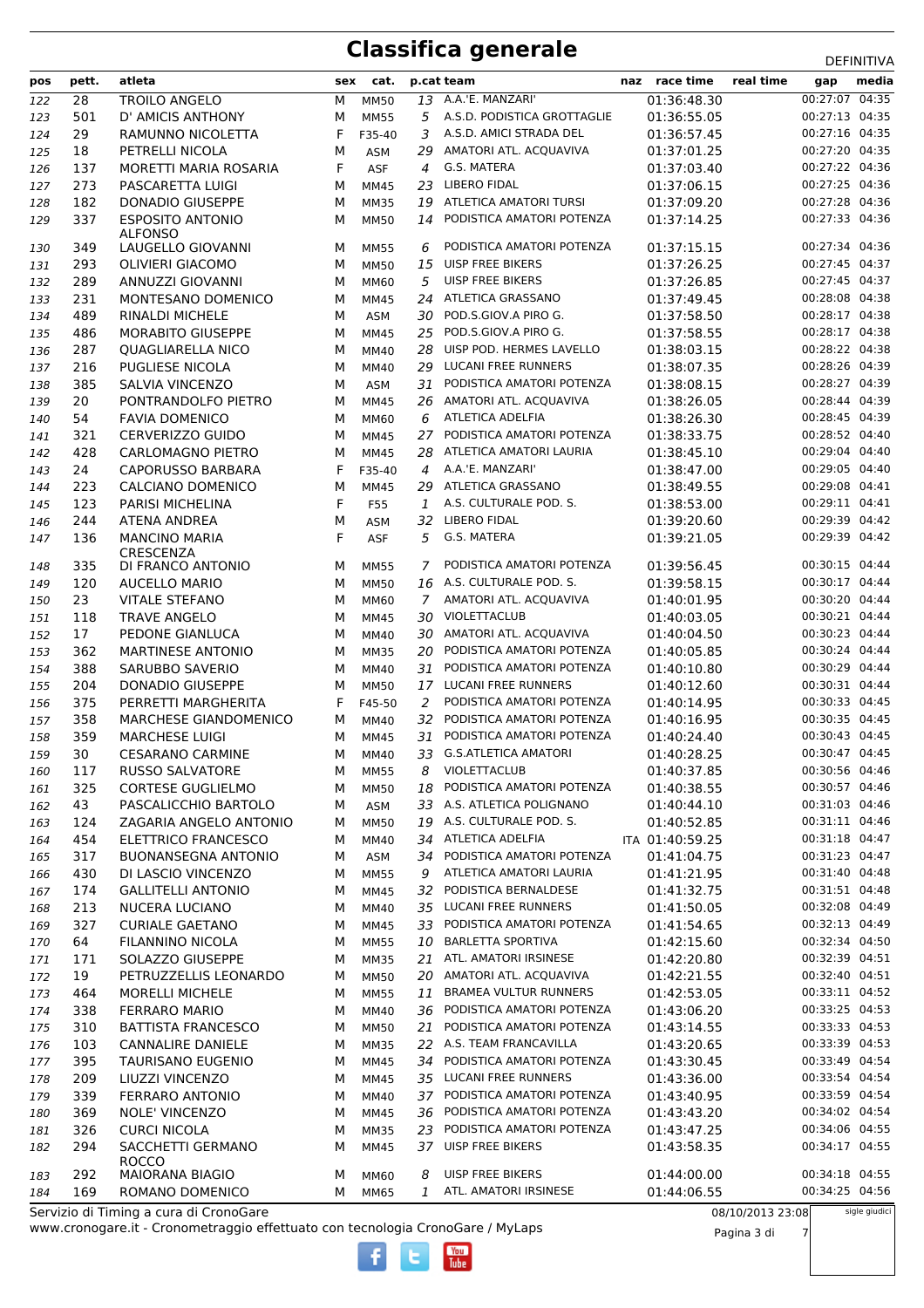| pos | pett. | atleta                              | sex | cat.        |    | p.cat team                     | naz race time | real time | gap            | media |
|-----|-------|-------------------------------------|-----|-------------|----|--------------------------------|---------------|-----------|----------------|-------|
| 185 | 269   | MONTANARO LEONARDO                  | M   | <b>MM50</b> | 22 | <b>LIBERO FIDAL</b>            | 01:44:07.75   |           | 00:34:26 04:56 |       |
| 186 | 306   | ALBANO LUIGI                        | м   | <b>MM55</b> | 12 | PODISTICA AMATORI POTENZA      | 01:44:13.25   |           | 00:34:32 04:56 |       |
| 187 | 402   | <b>VILLANO NICOLA</b>               | М   | <b>MM45</b> | 38 | PODISTICA AMATORI POTENZA      | 01:44:19.75   |           | 00:34:38 04:56 |       |
| 188 | 340   | <b>FIERRO GIANCARLO</b>             | M   | MM45        | 39 | PODISTICA AMATORI POTENZA      | 01:44:26.75   |           | 00:34:45 04:57 |       |
| 189 | 498   | <b>CASSESE CARLO</b>                | M   | MM40        |    | 38 A.S.D. PODISTICA GROTTAGLIE | 01:44:29.45   |           | 00:34:48 04:57 |       |
| 190 | 39    | ANGIOLILLO PIETRO                   | M   | <b>MM50</b> | 23 | PODISTICA ALBEROBELLO A.S.     | 01:44:37.15   |           | 00:34:56 04:57 |       |
| 191 | 63    | <b>DICOLANGELO ETTORE</b>           | М   | <b>MM50</b> | 24 | <b>BARLETTA SPORTIVA</b>       | 01:44:41.90   |           | 00:35:00 04:57 |       |
| 192 | 505   | <b>MARINARO FRANCO</b>              | M   | MM40        |    | 39 A.S.D. PODISTICA GROTTAGLIE | 01:44:43.15   |           | 00:35:02 04:57 |       |
| 193 | 367   | MORLINO GIUSEPPE                    | M   | <b>MM55</b> | 13 | PODISTICA AMATORI POTENZA      | 01:44:50.05   |           | 00:35:08 04:58 |       |
| 194 | 197   | <b>BALDARI PASQUALINO</b>           | М   | MM40        | 40 | LUCANI FREE RUNNERS            | 01:44:56.05   |           | 00:35:14 04:58 |       |
| 195 | 202   | DE STEFANO LUCIO                    | М   | MM45        |    | 40 LUCANI FREE RUNNERS         | 01:44:56.50   |           | 00:35:15 04:58 |       |
| 196 | 233   | POTENZA PIETRO                      | м   | MM40        | 41 | <b>ATLETICA GRASSANO</b>       | 01:45:01.05   |           | 00:35:19 04:58 |       |
| 197 | 513   | SEMERARO VITANTONIO                 | M   | MM45        | 41 | <b>GRUPPO MARATHON MARTINA</b> | 01:45:02.30   |           | 00:35:21 04:58 |       |
| 198 | 514   | <b>COLUCCI GIOVANNI</b>             | м   | <b>ASM</b>  |    | 35 GRUPPO MARATHON MARTINA     | 01:45:02.30   |           | 00:35:21 04:58 |       |
| 199 | 93    | <b>FORTE VINCENZO</b>               | м   | <b>MM50</b> | 25 | <b>MURGIA MARATHON</b>         | 01:45:08.85   |           | 00:35:27 04:59 |       |
| 200 | 364   | <b>MECCA VITO</b>                   | М   | MM40        | 42 | PODISTICA AMATORI POTENZA      | 01:45:10.25   |           | 00:35:29 04:59 |       |
| 201 | 116   | <b>RUSSO GENNARINO</b>              | М   | <b>MM45</b> |    | 42 VIOLETTACLUB                | 01:45:19.85   |           | 00:35:38 04:59 |       |
| 202 | 351   | LO RE IVAN                          | М   | <b>ASM</b>  | 36 | PODISTICA AMATORI POTENZA      | 01:45:21.20   |           | 00:35:40 04:59 |       |
| 203 | 485   | MOLINARO ANGELO                     | М   | <b>ASM</b>  | 37 | POD.S.GIOV.A PIRO G.           | 01:45:22.30   |           | 00:35:41 04:59 |       |
| 204 | 242   | ALOISI OSVALDO                      | М   | MM40        | 43 | <b>LIBERO FIDAL</b>            | 01:45:22.90   |           | 00:35:41 04:59 |       |
| 205 | 144   | <b>GUIDA GIOVANNI</b>               | M   | <b>MM55</b> | 14 | <b>G.S. ATHLOS MATERA</b>      | 01:45:23.75   |           | 00:35:42 04:59 |       |
| 206 | 465   | PIANTA MICHELE                      | М   | <b>ASM</b>  | 38 | <b>BRAMEA VULTUR RUNNERS</b>   | 01:45:28.50   |           | 00:35:47 04:59 |       |
| 207 | 259   | LAUCIELLO FRANCO                    | М   | <b>MM45</b> | 43 | <b>LIBERO FIDAL</b>            | 01:45:33.75   |           | 00:35:52 05:00 |       |
| 208 | 506   | PATRONELLI GAETANO                  | M   | <b>ASM</b>  |    | 39 A.S.D. PODISTICA GROTTAGLIE | 01:45:41.45   |           | 00:36:00 05:00 |       |
| 209 | 192   | <b>BATTAFARANO GIUSEPPE</b>         | M   | MM45        | 44 | POD. ROTONDELLA FIDAS          | 01:45:52.05   |           | 00:36:10 05:01 |       |
| 210 | 418   | LABELLA LEONARDO                    | м   | <b>MM35</b> |    | 24 ATLETICA CORREREPOLLINO     | 01:45:57.20   |           | 00:36:16 05:01 |       |
| 211 | 412   | ARUANNO DOMENICO                    | M   | <b>MM35</b> |    | 25 ATLETICA CORREREPOLLINO     | 01:45:58.15   |           | 00:36:17 05:01 |       |
| 212 | 172   | <b>CASTANO GIAMBATTISTA</b>         | M   | <b>MM50</b> |    | 26 PODISTICA BERNALDESE        | 01:46:09.90   |           | 00:36:28 05:01 |       |
| 213 | 132   | <b>RODI FERNANDO</b>                | М   | <b>MM50</b> |    | 27 HAPPY RUNNER CLUB           | 01:46:13.70   |           | 00:36:32 05:02 |       |
| 214 | 403   | <b>VINCIGUERRA VINCENZO</b>         | M   | <b>MM50</b> | 28 | PODISTICA AMATORI POTENZA      | 01:46:21.75   |           | 00:36:40 05:02 |       |
| 215 | 245   | <b>BARBANO ANGELO</b>               | М   | MM45        | 45 | <b>LIBERO FIDAL</b>            | 01:46:35.25   |           | 00:36:54 05:03 |       |
| 216 | 475   | <b>CEFOLA GIUSEPPE</b>              | м   | <b>MM35</b> | 26 | POD.S.GIOV.A PIRO G.           | 01:46:54.40   |           | 00:37:13 05:04 |       |
| 217 | 11    | <b>CARRIERE MARIO</b>               | M   | <b>MM50</b> |    | 29 AMATORI ATL. ACQUAVIVA      | 01:46:59.45   |           | 00:37:18 05:04 |       |
| 218 | 41    | DE GIRARDIS VINCENZO                | M   | MM40        |    | 44 A.S. ATLETICA POLIGNANO     | 01:47:13.65   |           | 00:37:32 05:04 |       |
| 219 | 482   | <b>LOVISI GIUSEPPE</b>              | М   | MM40        |    | 45 POD.S.GIOV.A PIRO G.        | 01:47:15.00   |           | 00:37:33 05:05 |       |
| 220 | 427   | CARLOMAGNO EGIDIO                   | M   | MM40        |    | 46 ATLETICA AMATORI LAURIA     | 01:47:15.50   |           | 00:37:34 05:05 |       |
| 221 | 361   | PASSALACQUA VITA                    | F   | F35-40      | 5  | <b>GLOBE RUNNERS FOGGIA</b>    | 01:47:16.70   |           | 00:37:35 05:05 |       |
| 222 | 478   | DAMIANI MICHELANGELO                | м   | <b>MM35</b> | 27 | POD.S.GIOV.A PIRO G.           | 01:47:25.80   |           | 00:37:44 05:05 |       |
| 223 | 224   | <b>CUNIGLIO ANGELO</b>              | м   | <b>MM45</b> |    | 46 ATLETICA GRASSANO           | 01:47:28.05   |           | 00:37:46 05:05 |       |
| 224 | 167   | DECOLLANZ ANGELO<br>RAFFAELE        | M   | MM45        | 47 | ATL. AMATORI IRSINESE          | 01:47:43.40   |           | 00:38:02 05:06 |       |
| 225 | 143   | <b>FINAMORE MICHELE</b>             | м   | <b>MM50</b> |    | 30 G.S. ATHLOS MATERA          | 01:47:54.95   |           | 00:38:13 05:06 |       |
| 226 | 357   | <b>MANZI FRANCO</b>                 | М   | <b>MM55</b> | 15 | PODISTICA AMATORI POTENZA      | 01:47:57.85   |           | 00:38:16 05:07 |       |
| 227 | 134   | <b>VOLPINTESTA WALTER</b>           | М   | <b>MM35</b> |    | 28 HAPPY RUNNER CLUB           | 01:47:58.95   |           | 00:38:17 05:07 |       |
| 228 | 409   | <b>FRANCULLI IRENE</b>              | F   | ASF         | 6  | <b>ATLETICA PALAZZO</b>        | 01:48:13.00   |           | 00:38:31 05:07 |       |
| 229 | 31    | <b>LOIODICE FRANCO</b>              | м   | <b>MM55</b> | 16 | <b>G.S.ATLETICA AMATORI</b>    | 01:48:15.25   |           | 00:38:34 05:07 |       |
| 230 | 296   | ZUCCARO GIORGIO                     | М   | <b>MM35</b> |    | 29 C.S.I. TRIATLHON MOTIVATION | 01:48:19.85   |           | 00:38:38 05:08 |       |
| 231 | 149   | <b>CAMPANELLI MICHELE</b>           | М   | MM45        | 48 | <b>CLUB BASILICATA MATERA</b>  | 01:48:26.80   |           | 00:38:45 05:08 |       |
| 232 | 247   | <b>BIANCHINI FRANCESCO</b>          | М   | MM45        |    | 49 LIBERO FIDAL                | 01:48:36.35   |           | 00:38:55 05:08 |       |
| 233 | 352   | LONATO PAOLO                        | м   | MM40        |    | 47 PODISTICA AMATORI POTENZA   | 01:48:40.45   |           | 00:38:59 05:09 |       |
| 234 | 208   | <b>LEONE GIUSEPPE</b>               | м   | <b>MM35</b> | 30 | LUCANI FREE RUNNERS            | 01:48:45.55   |           | 00:39:04 05:09 |       |
| 235 | 297   | EPIFANI MAURIZIO                    | М   | MM45        |    | 50 G.S. AVIS LAGONEGRO         | 01:48:49.00   |           | 00:39:07 05:09 |       |
| 236 | 370   | PACILIO LUIGI                       | М   | <b>MM50</b> |    | 31 PODISTICA AMATORI POTENZA   | 01:48:53.85   |           | 00:39:12 05:09 |       |
| 237 | 433   | MANFREDELLI NICOLA                  | М   | <b>MM55</b> |    | 17 ATLETICA AMATORI LAURIA     | 01:48:56.95   |           | 00:39:15 05:09 |       |
| 238 | 222   | <b>BENEDETTO GIOVANNI</b>           | М   | <b>MM55</b> |    | 18 ATLETICA GRASSANO           | 01:49:08.70   |           | 00:39:27 05:10 |       |
| 239 | 312   | <b>BERTERAME DONATO</b>             | м   | <b>MM50</b> |    | 32 PODISTICA AMATORI POTENZA   | 01:49:14.95   |           | 00:39:33 05:10 |       |
| 240 | 371   | PAFUNDI ANTONIO                     | М   | MM45        | 51 | PODISTICA AMATORI POTENZA      | 01:49:15.00   |           | 00:39:33 05:10 |       |
| 241 | 210   | <b>LUCERI ROBERTO</b>               | М   | <b>MM35</b> |    | 31 LUCANI FREE RUNNERS         | 01:49:32.65   |           | 00:39:51 05:11 |       |
| 242 | 432   | LABANCA FRANCESCO                   | М   | <b>MM50</b> |    | 33 ATLETICA AMATORI LAURIA     | 01:49:35.10   |           | 00:39:54 05:11 |       |
| 243 | 387   | SANTARSIERO NICOLA                  | М   | <b>MM55</b> | 19 | PODISTICA AMATORI POTENZA      | 01:49:55.60   |           | 00:40:14 05:12 |       |
| 244 | 400   | VIGGIANO VINCENZO<br><b>STEFANO</b> | М   | <b>MM55</b> | 20 | PODISTICA AMATORI POTENZA      | 01:50:04.55   |           | 00:40:23 05:13 |       |
| 245 | 461   | <b>FRASCELLA DONATO</b>             | м   | MM45        |    | 52 BRAMEA VULTUR RUNNERS       | 01:50:10.30   |           | 00:40:29 05:13 |       |
| 246 | 316   | <b>BUONANSEGNA LUIGI</b>            | М   | <b>MM50</b> | 34 | PODISTICA AMATORI POTENZA      | 01:50:13.05   |           | 00:40:31 05:13 |       |
| 247 | 279   | TALO` MARIATERESA                   | F   | ASF         | 7  | LIBERO FIDAL                   | 01:50:17.95   |           | 00:40:36 05:13 |       |

 $\frac{\text{You}}{\text{Iube}}$ 

sigle giudici

Pagina 4 di 7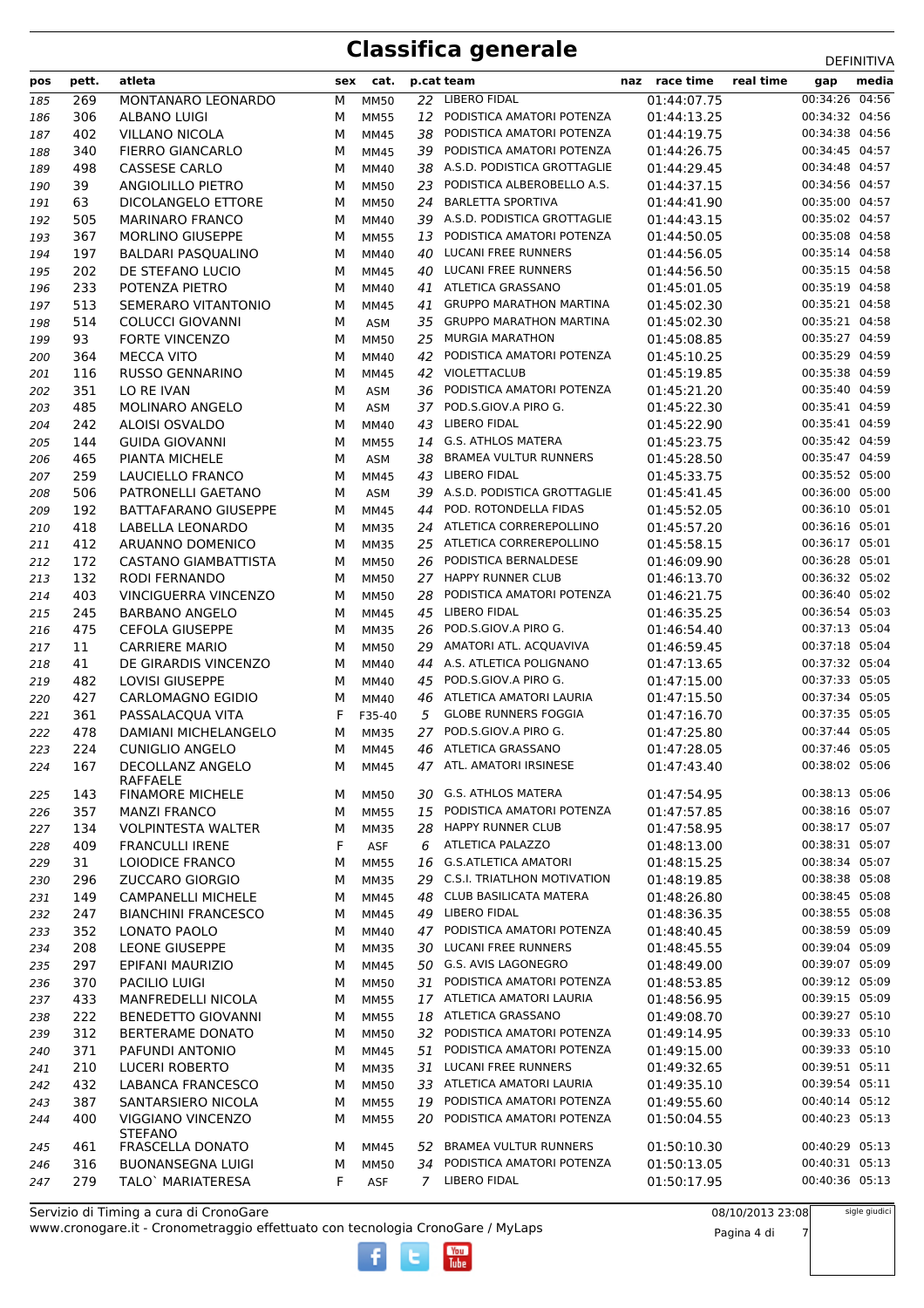| 00:40:53 05:14<br>ATL. AMATORI IRSINESE<br>01:50:34.60<br>164<br>CAPEZZERA RAFFAELE<br>53<br>М<br><b>MM45</b><br>248<br>00:40:54 05:14<br>170<br>SOLAZZO LEONARDO<br>32 ATL. AMATORI IRSINESE<br>01:50:35.55<br>М<br>249<br><b>MM35</b><br>00:40:57 05:14<br>35 A.S.D. PODISTICA FERRANDINA<br>191<br>ZAMBRELLA COSIMO<br>01:50:38.65<br>250<br><b>MM50</b><br>м<br><b>DAMIANO</b><br>54 A.S.D. PODISTICA GROTTAGLIE<br>00:40:58 05:14<br>509<br>01:50:39.40<br>251<br>SANTORO NICOLA<br>М<br><b>MM45</b><br>55 A.S. POD. AMATORI POLICORO<br>00:41:06 05:15<br>178<br><b>COSENTINO ROCCO</b><br>01:50:47.65<br>М<br>252<br>MM45<br>00:41:08 05:15<br>453<br>36 LIBERI FIDAL<br>ITA 01:50:49.35<br>253<br>DONNOLI GERARDO<br>М<br><b>MM50</b><br>PODISTICA AMATORI POTENZA<br>00:41:13 05:15<br>314<br><b>BILANCIA RAFFAELE</b><br>01:50:54.65<br>254<br><b>MM45</b><br>56<br>М<br>PODISTICA AMATORI POTENZA<br>00:41:13 05:15<br>313<br><b>BILANCIA FABIO</b><br>48<br>01:50:54.85<br>255<br>М<br>MM40<br>00:41:14 05:15<br>262<br><b>LIBERO FIDAL</b><br>01:50:55.10<br><b>LORUSSO MARCO</b><br>256<br>М<br>MM40<br>49<br>PODISTICA AMATORI POTENZA<br>00:41:16 05:15<br>398<br><b>TROMBETTA MATTEO</b><br>01:50:57.55<br>257<br><b>MM50</b><br>37<br>М<br>ATLETICA AMATORI LAURIA<br>00:41:19 05:15<br>431<br>F<br>01:51:00.50<br><b>GOLLUSCIO ANNA</b><br>3<br>258<br>F45-50<br>00:41:20 05:15<br>304<br><b>AICALE ANTONIO</b><br>PODISTICA AMATORI POTENZA<br>259<br>38<br>01:51:01.30<br>М<br><b>MM50</b><br>POD.S.GIOV.A PIRO G.<br>00:41:23 05:15<br>477<br>01:51:04.50<br>260<br>D'ANGELO MARIO<br><b>MM35</b><br>33<br>М<br>00:41:29 05:16<br>96<br><b>MURGIA MARATHON</b><br>PERNIOLA GIOVANNI<br>М<br>50<br>01:51:10.90<br>261<br>MM40<br>00:41:40 05:16<br>379<br>PODISTICA AMATORI POTENZA<br>PIZZUTI MICHELE<br>01:51:21.75<br>262<br>M<br><b>MM55</b><br>21<br>22 A.S.D. PODISTICA GROTTAGLIE<br>00:41:42 05:16<br>500<br><b>CONTE GIOVANNI</b><br>01:51:23.35<br>263<br><b>MM55</b><br>М<br>00:41:42 05:16<br>85<br>MODUGNO ANTONIO<br>A.S.D. ANDRIA RUNS<br>М<br>51<br>01:51:23.55<br>264<br>MM40<br>00:41:43 05:16<br>34 A.S.D. PODISTI ALTO SANNIO<br>102<br>ZINGARO LORENZO<br>01:51:24.25<br>265<br>М<br><b>MM35</b><br>00:41:46 05:17<br>14<br><b>MARTIELLI ANTONIO</b><br>AMATORI ATL. ACQUAVIVA<br>01:51:27.85<br>266<br><b>MM55</b><br>23<br>М<br>65<br>F<br><b>BARLETTA SPORTIVA</b><br>00:41:50 05:17<br>267<br>LATTANZIO CINZIA<br>01:51:31.55<br>F35-40<br>6<br><b>ATLETICA GRASSANO</b><br>01:51:33.80<br>00:41:52 05:17<br>226<br><b>DILEO FRANCO</b><br>268<br>М<br>MM40<br>52<br><b>MARATHON CS</b><br>00:42:07 05:17<br>01:51:48.75<br>269<br>111<br><b>MARINO MARIO</b><br><b>MM50</b><br>39<br>М<br>00:42:14 05:18<br>488<br>PISANI GERARDO<br>POD.S.GIOV.A PIRO G.<br>01:51:55.70<br>270<br>М<br>40<br><b>MM50</b><br>00:42:33 05:19<br>205<br>57 LUCANI FREE RUNNERS<br><b>FANUZZI GENESIO</b><br>01:52:14.55<br>М<br><b>MM45</b><br>271<br><b>LIBERO FIDAL</b><br>00:42:35 05:19<br>248<br><b>BRUSCELLA VINCENZO</b><br>01:52:17.00<br>272<br><b>MM50</b><br>41<br>М<br>00:42:56 05:20<br>303<br><b>ADRIATICO GIUSEPPE</b><br>PODISTICA AMATORI POTENZA<br>01:52:37.75<br>2<br>273<br>М<br>MM65<br>00:43:02 05:20<br>383<br>ROMEO FRANCESCO<br>PODISTICA AMATORI POTENZA<br>01:52:43.10<br>53<br>274<br>М<br>MM40<br>POD. ROTONDELLA FIDAS<br>00:43:16 05:21<br>193<br><b>BUONGIORNO PASQUALE</b><br>35<br>01:52:57.55<br>275<br><b>MM35</b><br>М<br>00:43:20 05:21<br>503<br><b>FADDA ANGELO</b><br>A.S.D. PODISTICA GROTTAGLIE<br>276<br>М<br>24<br>01:53:01.75<br><b>MM55</b><br>00:43:29 05:21<br>161<br>RUBINO INNOCENZO<br>MARATHON CLUB GRASSANO<br>58<br>01:53:10.45<br>277<br>М<br><b>MM45</b><br>A.S. AMATORI VILLA PAMPHILI<br>00:43:31 05:21<br>471<br>DAPOTO MASSIMO<br>01:53:12.55<br>278<br>MM40<br>54<br>М<br>00:43:36 05:22<br>406<br><b>VITA ANGELO</b><br>PODISTICA AMATORI POTENZA<br>01:53:17.85<br>279<br>59<br>М<br><b>MM45</b><br>00:43:38 05:22<br>77<br>F<br>A.S.D. ANDRIA RUNS<br>DI LEO MARIA ANGELA<br>$\overline{7}$<br>01:53:19.80<br>280<br>F35-40<br>PODISTICA AMATORI POTENZA<br>00:43:38 05:22<br>324<br>01:53:19.90<br>281<br><b>CORLETO LUIGI</b><br><b>MM45</b><br>60<br>М<br>00:43:43 05:22<br>195<br>PITRELLI VINCENZO<br>POD. ROTONDELLA FIDAS<br>М<br>40<br>01:53:24.25<br>282<br>ASM<br>00:43:49 05:22<br><b>BARLETTA SPORTIVA</b><br>62<br>DE LUCA FRANCESCA<br>F<br>F45-50<br>4<br>01:53:30.20<br>283<br>00:44:02 05:23<br>417<br><b>GUERRIERO SALVATORE</b><br>ATLETICA CORREREPOLLINO<br>01:53:43.25<br>284<br>25<br>М<br><b>MM55</b><br>328<br>00:44:09 05:23<br><b>D'EBOLI GIUSEPPE</b><br>PODISTICA AMATORI POTENZA<br>285<br><b>MM35</b><br>36<br>01:53:50.15<br>М<br>00:44:09 05:23<br>PODISTICA AMATORI POTENZA<br>381<br>286<br>ROCCO MARIO<br>М<br>61<br>01:53:50.30<br>MM45<br>00:44:19 05:24<br>9 ATLETICA PALAZZO<br>01:54:00.20<br>287<br>410<br><b>GRAMAGLIA FRANCO</b><br>MM60<br>м<br>55 VIOLETTACLUB<br>00:44:27 05:24<br>01:54:08.65<br>115<br>NAPOLETANO GENNARO<br>М<br>MM40<br>288<br>62 A.S.D. PODISTICA GROTTAGLIE<br>00:44:27 05:24<br>497<br><b>CARAMIA GIOVANNI</b><br><b>MM45</b><br>01:54:08.85<br>289<br>М<br>00:44:42 05:25<br>56 ATLETICA CORREREPOLLINO<br>413<br><b>CICCIMARRA TOMMASO</b><br>MM40<br>01:54:23.95<br>290<br>м<br>00:44:48 05:25<br>201<br>63 LUCANI FREE RUNNERS<br>CARIGLIA LEONARDO<br>М<br><b>MM45</b><br>01:54:30.05<br>291<br>00:44:49 05:25<br>57 POD.S.GIOV.A PIRO G.<br>492<br>SORRENTINO GIUSEPPE<br>01:54:30.85<br>292<br>М<br>MM40<br>POD.S.GIOV.A PIRO G.<br>00:44:50 05:25<br>293<br>480<br><b>GRIECO GUSTAVO</b><br>42<br>01:54:31.55<br><b>MM50</b><br>м<br>LIBERO FIDAL<br>00:44:53 05:25<br>281<br><b>VELARI LUCA</b><br>294<br>М<br>ASM<br>41<br>01:54:34.20<br>00:45:09 05:26<br>LUCANI FREE RUNNERS<br>211<br><b>MANOLIO MARIA CARMELA</b><br>F35-40<br>8<br>01:54:50.25<br>295<br>F<br>ATLETICA GRASSANO<br>00:45:30 05:27<br>230<br><b>MALVINNI ANTONELLO</b><br><b>MM45</b><br>64<br>01:55:11.65<br>296<br>м<br>65 UISP POD. HERMES LAVELLO<br>00:45:41 05:28<br>288<br><b>VENAFRO MICHELE</b><br>01:55:22.35<br>297<br>М<br><b>MM45</b><br>00:45:42 05:28<br>A.S.D. ANDRIA RUNS<br>72<br>CAPURSO ILENIA ANGELA<br>F<br>ASF<br>01:55:23.55<br>298<br>8<br><b>LIBERO FIDAL</b><br>00:45:42 05:28<br>283<br><b>ZOTTA FRANCESCO</b><br>58<br>01:55:23.90<br>299<br>MM40<br>м<br>00:46:10 05:29<br>ATLETICA CORREREPOLLINO<br>420<br>PERCIANTE VINCENZO<br>01:55:51.65<br>М<br>43<br>300<br><b>MM50</b><br>00:46:12 05:29<br>225<br>26 ATLETICA GRASSANO<br>DIGRAZIA DOMENICO<br><b>MM55</b><br>01:55:54.05<br>301<br>М<br>59 A.S.D. PODISTICA GROTTAGLIE<br>00:46:16 05:29<br>508<br><b>RUSSO LEONARDO</b><br>MM40<br>01:55:57.35<br>302<br>М<br>00:46:19 05:29<br>356<br>LUSSU GIANNANDREA<br>PODISTICA AMATORI POTENZA<br>01:56:01.00<br>М<br>MM40<br>60<br>303<br>00:46:26 05:30<br>PODISTICA AMATORI POTENZA<br>353<br>LOPIANO GIUSEPPE<br>44<br>01:56:07.75<br>304<br>М<br><b>MM50</b><br>45 ATLETICA ADELFIA<br>00:46:27 05:30<br>53<br>DI LORENZO MICHELE<br>01:56:08.50<br>305<br>М<br><b>MM50</b><br>27 G.S. AVIS LAGONEGRO<br>00:46:27 05:30<br>298<br>MAGNANIMO GIUSEPPE<br>М<br>01:56:08.95<br>306<br><b>MM55</b><br>00:46:34 05:30<br>66 ATL. AMATORI IRSINESE<br>165<br><b>CASERTA GIUSEPPE</b><br>01:56:15.70<br>307<br>М<br>MM45<br>F<br>LIBERO FIDAL<br>00:46:36 05:30<br>255<br>FREZZA GIOVANNA<br>ASF<br>9<br>01:56:17.70<br>308<br>00:46:36 05:30<br>366<br><b>MILANO VITO</b><br>PODISTICA AMATORI POTENZA<br>01:56:17.85<br>М<br>67<br>309<br>MM45<br>00:46:40 05:30<br>10 A.S.D. NADIR ON THE ROAD -<br>92<br>COVELLA ANGELA ROSA<br>F<br>ASF<br>01:56:21.20<br>310<br>5 ATLETICA GRASSANO<br>00:46:45 05:31<br>F. | pos | pett. | atleta             | sex | cat.   | p.cat team | naz race time | real time | gap | media |
|------------------------------------------------------------------------------------------------------------------------------------------------------------------------------------------------------------------------------------------------------------------------------------------------------------------------------------------------------------------------------------------------------------------------------------------------------------------------------------------------------------------------------------------------------------------------------------------------------------------------------------------------------------------------------------------------------------------------------------------------------------------------------------------------------------------------------------------------------------------------------------------------------------------------------------------------------------------------------------------------------------------------------------------------------------------------------------------------------------------------------------------------------------------------------------------------------------------------------------------------------------------------------------------------------------------------------------------------------------------------------------------------------------------------------------------------------------------------------------------------------------------------------------------------------------------------------------------------------------------------------------------------------------------------------------------------------------------------------------------------------------------------------------------------------------------------------------------------------------------------------------------------------------------------------------------------------------------------------------------------------------------------------------------------------------------------------------------------------------------------------------------------------------------------------------------------------------------------------------------------------------------------------------------------------------------------------------------------------------------------------------------------------------------------------------------------------------------------------------------------------------------------------------------------------------------------------------------------------------------------------------------------------------------------------------------------------------------------------------------------------------------------------------------------------------------------------------------------------------------------------------------------------------------------------------------------------------------------------------------------------------------------------------------------------------------------------------------------------------------------------------------------------------------------------------------------------------------------------------------------------------------------------------------------------------------------------------------------------------------------------------------------------------------------------------------------------------------------------------------------------------------------------------------------------------------------------------------------------------------------------------------------------------------------------------------------------------------------------------------------------------------------------------------------------------------------------------------------------------------------------------------------------------------------------------------------------------------------------------------------------------------------------------------------------------------------------------------------------------------------------------------------------------------------------------------------------------------------------------------------------------------------------------------------------------------------------------------------------------------------------------------------------------------------------------------------------------------------------------------------------------------------------------------------------------------------------------------------------------------------------------------------------------------------------------------------------------------------------------------------------------------------------------------------------------------------------------------------------------------------------------------------------------------------------------------------------------------------------------------------------------------------------------------------------------------------------------------------------------------------------------------------------------------------------------------------------------------------------------------------------------------------------------------------------------------------------------------------------------------------------------------------------------------------------------------------------------------------------------------------------------------------------------------------------------------------------------------------------------------------------------------------------------------------------------------------------------------------------------------------------------------------------------------------------------------------------------------------------------------------------------------------------------------------------------------------------------------------------------------------------------------------------------------------------------------------------------------------------------------------------------------------------------------------------------------------------------------------------------------------------------------------------------------------------------------------------------------------------------------------------------------------------------------------------------------------------------------------------------------------------------------------------------------------------------------------------------------------------------------------------------------------------------------------------------------------------------------------------------------------------------------------------------------------------------------------------------------------------------------------------------------------------------------------------------------------------------------------------------------------------------------------------------------------------------------------------------------------------------------------------------------------------------------------------------------------------------------------------------------------------------------------------------------------------------------------------------------------------------------------------------------------------------------------------------------------------------------------------------------------------------------------------------------------------------------------------------------------------------------------------------------------------------------------------------------------------------------------------------------------------------------------------------------------------|-----|-------|--------------------|-----|--------|------------|---------------|-----------|-----|-------|
|                                                                                                                                                                                                                                                                                                                                                                                                                                                                                                                                                                                                                                                                                                                                                                                                                                                                                                                                                                                                                                                                                                                                                                                                                                                                                                                                                                                                                                                                                                                                                                                                                                                                                                                                                                                                                                                                                                                                                                                                                                                                                                                                                                                                                                                                                                                                                                                                                                                                                                                                                                                                                                                                                                                                                                                                                                                                                                                                                                                                                                                                                                                                                                                                                                                                                                                                                                                                                                                                                                                                                                                                                                                                                                                                                                                                                                                                                                                                                                                                                                                                                                                                                                                                                                                                                                                                                                                                                                                                                                                                                                                                                                                                                                                                                                                                                                                                                                                                                                                                                                                                                                                                                                                                                                                                                                                                                                                                                                                                                                                                                                                                                                                                                                                                                                                                                                                                                                                                                                                                                                                                                                                                                                                                                                                                                                                                                                                                                                                                                                                                                                                                                                                                                                                                                                                                                                                                                                                                                                                                                                                                                                                                                                                                                                                                                                                                                                                                                                                                                                                                                                                                                                                                                                                                                                                                      |     |       |                    |     |        |            |               |           |     |       |
|                                                                                                                                                                                                                                                                                                                                                                                                                                                                                                                                                                                                                                                                                                                                                                                                                                                                                                                                                                                                                                                                                                                                                                                                                                                                                                                                                                                                                                                                                                                                                                                                                                                                                                                                                                                                                                                                                                                                                                                                                                                                                                                                                                                                                                                                                                                                                                                                                                                                                                                                                                                                                                                                                                                                                                                                                                                                                                                                                                                                                                                                                                                                                                                                                                                                                                                                                                                                                                                                                                                                                                                                                                                                                                                                                                                                                                                                                                                                                                                                                                                                                                                                                                                                                                                                                                                                                                                                                                                                                                                                                                                                                                                                                                                                                                                                                                                                                                                                                                                                                                                                                                                                                                                                                                                                                                                                                                                                                                                                                                                                                                                                                                                                                                                                                                                                                                                                                                                                                                                                                                                                                                                                                                                                                                                                                                                                                                                                                                                                                                                                                                                                                                                                                                                                                                                                                                                                                                                                                                                                                                                                                                                                                                                                                                                                                                                                                                                                                                                                                                                                                                                                                                                                                                                                                                                                      |     |       |                    |     |        |            |               |           |     |       |
|                                                                                                                                                                                                                                                                                                                                                                                                                                                                                                                                                                                                                                                                                                                                                                                                                                                                                                                                                                                                                                                                                                                                                                                                                                                                                                                                                                                                                                                                                                                                                                                                                                                                                                                                                                                                                                                                                                                                                                                                                                                                                                                                                                                                                                                                                                                                                                                                                                                                                                                                                                                                                                                                                                                                                                                                                                                                                                                                                                                                                                                                                                                                                                                                                                                                                                                                                                                                                                                                                                                                                                                                                                                                                                                                                                                                                                                                                                                                                                                                                                                                                                                                                                                                                                                                                                                                                                                                                                                                                                                                                                                                                                                                                                                                                                                                                                                                                                                                                                                                                                                                                                                                                                                                                                                                                                                                                                                                                                                                                                                                                                                                                                                                                                                                                                                                                                                                                                                                                                                                                                                                                                                                                                                                                                                                                                                                                                                                                                                                                                                                                                                                                                                                                                                                                                                                                                                                                                                                                                                                                                                                                                                                                                                                                                                                                                                                                                                                                                                                                                                                                                                                                                                                                                                                                                                                      |     |       |                    |     |        |            |               |           |     |       |
|                                                                                                                                                                                                                                                                                                                                                                                                                                                                                                                                                                                                                                                                                                                                                                                                                                                                                                                                                                                                                                                                                                                                                                                                                                                                                                                                                                                                                                                                                                                                                                                                                                                                                                                                                                                                                                                                                                                                                                                                                                                                                                                                                                                                                                                                                                                                                                                                                                                                                                                                                                                                                                                                                                                                                                                                                                                                                                                                                                                                                                                                                                                                                                                                                                                                                                                                                                                                                                                                                                                                                                                                                                                                                                                                                                                                                                                                                                                                                                                                                                                                                                                                                                                                                                                                                                                                                                                                                                                                                                                                                                                                                                                                                                                                                                                                                                                                                                                                                                                                                                                                                                                                                                                                                                                                                                                                                                                                                                                                                                                                                                                                                                                                                                                                                                                                                                                                                                                                                                                                                                                                                                                                                                                                                                                                                                                                                                                                                                                                                                                                                                                                                                                                                                                                                                                                                                                                                                                                                                                                                                                                                                                                                                                                                                                                                                                                                                                                                                                                                                                                                                                                                                                                                                                                                                                                      |     |       |                    |     |        |            |               |           |     |       |
|                                                                                                                                                                                                                                                                                                                                                                                                                                                                                                                                                                                                                                                                                                                                                                                                                                                                                                                                                                                                                                                                                                                                                                                                                                                                                                                                                                                                                                                                                                                                                                                                                                                                                                                                                                                                                                                                                                                                                                                                                                                                                                                                                                                                                                                                                                                                                                                                                                                                                                                                                                                                                                                                                                                                                                                                                                                                                                                                                                                                                                                                                                                                                                                                                                                                                                                                                                                                                                                                                                                                                                                                                                                                                                                                                                                                                                                                                                                                                                                                                                                                                                                                                                                                                                                                                                                                                                                                                                                                                                                                                                                                                                                                                                                                                                                                                                                                                                                                                                                                                                                                                                                                                                                                                                                                                                                                                                                                                                                                                                                                                                                                                                                                                                                                                                                                                                                                                                                                                                                                                                                                                                                                                                                                                                                                                                                                                                                                                                                                                                                                                                                                                                                                                                                                                                                                                                                                                                                                                                                                                                                                                                                                                                                                                                                                                                                                                                                                                                                                                                                                                                                                                                                                                                                                                                                                      |     |       |                    |     |        |            |               |           |     |       |
|                                                                                                                                                                                                                                                                                                                                                                                                                                                                                                                                                                                                                                                                                                                                                                                                                                                                                                                                                                                                                                                                                                                                                                                                                                                                                                                                                                                                                                                                                                                                                                                                                                                                                                                                                                                                                                                                                                                                                                                                                                                                                                                                                                                                                                                                                                                                                                                                                                                                                                                                                                                                                                                                                                                                                                                                                                                                                                                                                                                                                                                                                                                                                                                                                                                                                                                                                                                                                                                                                                                                                                                                                                                                                                                                                                                                                                                                                                                                                                                                                                                                                                                                                                                                                                                                                                                                                                                                                                                                                                                                                                                                                                                                                                                                                                                                                                                                                                                                                                                                                                                                                                                                                                                                                                                                                                                                                                                                                                                                                                                                                                                                                                                                                                                                                                                                                                                                                                                                                                                                                                                                                                                                                                                                                                                                                                                                                                                                                                                                                                                                                                                                                                                                                                                                                                                                                                                                                                                                                                                                                                                                                                                                                                                                                                                                                                                                                                                                                                                                                                                                                                                                                                                                                                                                                                                                      |     |       |                    |     |        |            |               |           |     |       |
|                                                                                                                                                                                                                                                                                                                                                                                                                                                                                                                                                                                                                                                                                                                                                                                                                                                                                                                                                                                                                                                                                                                                                                                                                                                                                                                                                                                                                                                                                                                                                                                                                                                                                                                                                                                                                                                                                                                                                                                                                                                                                                                                                                                                                                                                                                                                                                                                                                                                                                                                                                                                                                                                                                                                                                                                                                                                                                                                                                                                                                                                                                                                                                                                                                                                                                                                                                                                                                                                                                                                                                                                                                                                                                                                                                                                                                                                                                                                                                                                                                                                                                                                                                                                                                                                                                                                                                                                                                                                                                                                                                                                                                                                                                                                                                                                                                                                                                                                                                                                                                                                                                                                                                                                                                                                                                                                                                                                                                                                                                                                                                                                                                                                                                                                                                                                                                                                                                                                                                                                                                                                                                                                                                                                                                                                                                                                                                                                                                                                                                                                                                                                                                                                                                                                                                                                                                                                                                                                                                                                                                                                                                                                                                                                                                                                                                                                                                                                                                                                                                                                                                                                                                                                                                                                                                                                      |     |       |                    |     |        |            |               |           |     |       |
|                                                                                                                                                                                                                                                                                                                                                                                                                                                                                                                                                                                                                                                                                                                                                                                                                                                                                                                                                                                                                                                                                                                                                                                                                                                                                                                                                                                                                                                                                                                                                                                                                                                                                                                                                                                                                                                                                                                                                                                                                                                                                                                                                                                                                                                                                                                                                                                                                                                                                                                                                                                                                                                                                                                                                                                                                                                                                                                                                                                                                                                                                                                                                                                                                                                                                                                                                                                                                                                                                                                                                                                                                                                                                                                                                                                                                                                                                                                                                                                                                                                                                                                                                                                                                                                                                                                                                                                                                                                                                                                                                                                                                                                                                                                                                                                                                                                                                                                                                                                                                                                                                                                                                                                                                                                                                                                                                                                                                                                                                                                                                                                                                                                                                                                                                                                                                                                                                                                                                                                                                                                                                                                                                                                                                                                                                                                                                                                                                                                                                                                                                                                                                                                                                                                                                                                                                                                                                                                                                                                                                                                                                                                                                                                                                                                                                                                                                                                                                                                                                                                                                                                                                                                                                                                                                                                                      |     |       |                    |     |        |            |               |           |     |       |
|                                                                                                                                                                                                                                                                                                                                                                                                                                                                                                                                                                                                                                                                                                                                                                                                                                                                                                                                                                                                                                                                                                                                                                                                                                                                                                                                                                                                                                                                                                                                                                                                                                                                                                                                                                                                                                                                                                                                                                                                                                                                                                                                                                                                                                                                                                                                                                                                                                                                                                                                                                                                                                                                                                                                                                                                                                                                                                                                                                                                                                                                                                                                                                                                                                                                                                                                                                                                                                                                                                                                                                                                                                                                                                                                                                                                                                                                                                                                                                                                                                                                                                                                                                                                                                                                                                                                                                                                                                                                                                                                                                                                                                                                                                                                                                                                                                                                                                                                                                                                                                                                                                                                                                                                                                                                                                                                                                                                                                                                                                                                                                                                                                                                                                                                                                                                                                                                                                                                                                                                                                                                                                                                                                                                                                                                                                                                                                                                                                                                                                                                                                                                                                                                                                                                                                                                                                                                                                                                                                                                                                                                                                                                                                                                                                                                                                                                                                                                                                                                                                                                                                                                                                                                                                                                                                                                      |     |       |                    |     |        |            |               |           |     |       |
|                                                                                                                                                                                                                                                                                                                                                                                                                                                                                                                                                                                                                                                                                                                                                                                                                                                                                                                                                                                                                                                                                                                                                                                                                                                                                                                                                                                                                                                                                                                                                                                                                                                                                                                                                                                                                                                                                                                                                                                                                                                                                                                                                                                                                                                                                                                                                                                                                                                                                                                                                                                                                                                                                                                                                                                                                                                                                                                                                                                                                                                                                                                                                                                                                                                                                                                                                                                                                                                                                                                                                                                                                                                                                                                                                                                                                                                                                                                                                                                                                                                                                                                                                                                                                                                                                                                                                                                                                                                                                                                                                                                                                                                                                                                                                                                                                                                                                                                                                                                                                                                                                                                                                                                                                                                                                                                                                                                                                                                                                                                                                                                                                                                                                                                                                                                                                                                                                                                                                                                                                                                                                                                                                                                                                                                                                                                                                                                                                                                                                                                                                                                                                                                                                                                                                                                                                                                                                                                                                                                                                                                                                                                                                                                                                                                                                                                                                                                                                                                                                                                                                                                                                                                                                                                                                                                                      |     |       |                    |     |        |            |               |           |     |       |
|                                                                                                                                                                                                                                                                                                                                                                                                                                                                                                                                                                                                                                                                                                                                                                                                                                                                                                                                                                                                                                                                                                                                                                                                                                                                                                                                                                                                                                                                                                                                                                                                                                                                                                                                                                                                                                                                                                                                                                                                                                                                                                                                                                                                                                                                                                                                                                                                                                                                                                                                                                                                                                                                                                                                                                                                                                                                                                                                                                                                                                                                                                                                                                                                                                                                                                                                                                                                                                                                                                                                                                                                                                                                                                                                                                                                                                                                                                                                                                                                                                                                                                                                                                                                                                                                                                                                                                                                                                                                                                                                                                                                                                                                                                                                                                                                                                                                                                                                                                                                                                                                                                                                                                                                                                                                                                                                                                                                                                                                                                                                                                                                                                                                                                                                                                                                                                                                                                                                                                                                                                                                                                                                                                                                                                                                                                                                                                                                                                                                                                                                                                                                                                                                                                                                                                                                                                                                                                                                                                                                                                                                                                                                                                                                                                                                                                                                                                                                                                                                                                                                                                                                                                                                                                                                                                                                      |     |       |                    |     |        |            |               |           |     |       |
|                                                                                                                                                                                                                                                                                                                                                                                                                                                                                                                                                                                                                                                                                                                                                                                                                                                                                                                                                                                                                                                                                                                                                                                                                                                                                                                                                                                                                                                                                                                                                                                                                                                                                                                                                                                                                                                                                                                                                                                                                                                                                                                                                                                                                                                                                                                                                                                                                                                                                                                                                                                                                                                                                                                                                                                                                                                                                                                                                                                                                                                                                                                                                                                                                                                                                                                                                                                                                                                                                                                                                                                                                                                                                                                                                                                                                                                                                                                                                                                                                                                                                                                                                                                                                                                                                                                                                                                                                                                                                                                                                                                                                                                                                                                                                                                                                                                                                                                                                                                                                                                                                                                                                                                                                                                                                                                                                                                                                                                                                                                                                                                                                                                                                                                                                                                                                                                                                                                                                                                                                                                                                                                                                                                                                                                                                                                                                                                                                                                                                                                                                                                                                                                                                                                                                                                                                                                                                                                                                                                                                                                                                                                                                                                                                                                                                                                                                                                                                                                                                                                                                                                                                                                                                                                                                                                                      |     |       |                    |     |        |            |               |           |     |       |
|                                                                                                                                                                                                                                                                                                                                                                                                                                                                                                                                                                                                                                                                                                                                                                                                                                                                                                                                                                                                                                                                                                                                                                                                                                                                                                                                                                                                                                                                                                                                                                                                                                                                                                                                                                                                                                                                                                                                                                                                                                                                                                                                                                                                                                                                                                                                                                                                                                                                                                                                                                                                                                                                                                                                                                                                                                                                                                                                                                                                                                                                                                                                                                                                                                                                                                                                                                                                                                                                                                                                                                                                                                                                                                                                                                                                                                                                                                                                                                                                                                                                                                                                                                                                                                                                                                                                                                                                                                                                                                                                                                                                                                                                                                                                                                                                                                                                                                                                                                                                                                                                                                                                                                                                                                                                                                                                                                                                                                                                                                                                                                                                                                                                                                                                                                                                                                                                                                                                                                                                                                                                                                                                                                                                                                                                                                                                                                                                                                                                                                                                                                                                                                                                                                                                                                                                                                                                                                                                                                                                                                                                                                                                                                                                                                                                                                                                                                                                                                                                                                                                                                                                                                                                                                                                                                                                      |     |       |                    |     |        |            |               |           |     |       |
|                                                                                                                                                                                                                                                                                                                                                                                                                                                                                                                                                                                                                                                                                                                                                                                                                                                                                                                                                                                                                                                                                                                                                                                                                                                                                                                                                                                                                                                                                                                                                                                                                                                                                                                                                                                                                                                                                                                                                                                                                                                                                                                                                                                                                                                                                                                                                                                                                                                                                                                                                                                                                                                                                                                                                                                                                                                                                                                                                                                                                                                                                                                                                                                                                                                                                                                                                                                                                                                                                                                                                                                                                                                                                                                                                                                                                                                                                                                                                                                                                                                                                                                                                                                                                                                                                                                                                                                                                                                                                                                                                                                                                                                                                                                                                                                                                                                                                                                                                                                                                                                                                                                                                                                                                                                                                                                                                                                                                                                                                                                                                                                                                                                                                                                                                                                                                                                                                                                                                                                                                                                                                                                                                                                                                                                                                                                                                                                                                                                                                                                                                                                                                                                                                                                                                                                                                                                                                                                                                                                                                                                                                                                                                                                                                                                                                                                                                                                                                                                                                                                                                                                                                                                                                                                                                                                                      |     |       |                    |     |        |            |               |           |     |       |
|                                                                                                                                                                                                                                                                                                                                                                                                                                                                                                                                                                                                                                                                                                                                                                                                                                                                                                                                                                                                                                                                                                                                                                                                                                                                                                                                                                                                                                                                                                                                                                                                                                                                                                                                                                                                                                                                                                                                                                                                                                                                                                                                                                                                                                                                                                                                                                                                                                                                                                                                                                                                                                                                                                                                                                                                                                                                                                                                                                                                                                                                                                                                                                                                                                                                                                                                                                                                                                                                                                                                                                                                                                                                                                                                                                                                                                                                                                                                                                                                                                                                                                                                                                                                                                                                                                                                                                                                                                                                                                                                                                                                                                                                                                                                                                                                                                                                                                                                                                                                                                                                                                                                                                                                                                                                                                                                                                                                                                                                                                                                                                                                                                                                                                                                                                                                                                                                                                                                                                                                                                                                                                                                                                                                                                                                                                                                                                                                                                                                                                                                                                                                                                                                                                                                                                                                                                                                                                                                                                                                                                                                                                                                                                                                                                                                                                                                                                                                                                                                                                                                                                                                                                                                                                                                                                                                      |     |       |                    |     |        |            |               |           |     |       |
|                                                                                                                                                                                                                                                                                                                                                                                                                                                                                                                                                                                                                                                                                                                                                                                                                                                                                                                                                                                                                                                                                                                                                                                                                                                                                                                                                                                                                                                                                                                                                                                                                                                                                                                                                                                                                                                                                                                                                                                                                                                                                                                                                                                                                                                                                                                                                                                                                                                                                                                                                                                                                                                                                                                                                                                                                                                                                                                                                                                                                                                                                                                                                                                                                                                                                                                                                                                                                                                                                                                                                                                                                                                                                                                                                                                                                                                                                                                                                                                                                                                                                                                                                                                                                                                                                                                                                                                                                                                                                                                                                                                                                                                                                                                                                                                                                                                                                                                                                                                                                                                                                                                                                                                                                                                                                                                                                                                                                                                                                                                                                                                                                                                                                                                                                                                                                                                                                                                                                                                                                                                                                                                                                                                                                                                                                                                                                                                                                                                                                                                                                                                                                                                                                                                                                                                                                                                                                                                                                                                                                                                                                                                                                                                                                                                                                                                                                                                                                                                                                                                                                                                                                                                                                                                                                                                                      |     |       |                    |     |        |            |               |           |     |       |
|                                                                                                                                                                                                                                                                                                                                                                                                                                                                                                                                                                                                                                                                                                                                                                                                                                                                                                                                                                                                                                                                                                                                                                                                                                                                                                                                                                                                                                                                                                                                                                                                                                                                                                                                                                                                                                                                                                                                                                                                                                                                                                                                                                                                                                                                                                                                                                                                                                                                                                                                                                                                                                                                                                                                                                                                                                                                                                                                                                                                                                                                                                                                                                                                                                                                                                                                                                                                                                                                                                                                                                                                                                                                                                                                                                                                                                                                                                                                                                                                                                                                                                                                                                                                                                                                                                                                                                                                                                                                                                                                                                                                                                                                                                                                                                                                                                                                                                                                                                                                                                                                                                                                                                                                                                                                                                                                                                                                                                                                                                                                                                                                                                                                                                                                                                                                                                                                                                                                                                                                                                                                                                                                                                                                                                                                                                                                                                                                                                                                                                                                                                                                                                                                                                                                                                                                                                                                                                                                                                                                                                                                                                                                                                                                                                                                                                                                                                                                                                                                                                                                                                                                                                                                                                                                                                                                      |     |       |                    |     |        |            |               |           |     |       |
|                                                                                                                                                                                                                                                                                                                                                                                                                                                                                                                                                                                                                                                                                                                                                                                                                                                                                                                                                                                                                                                                                                                                                                                                                                                                                                                                                                                                                                                                                                                                                                                                                                                                                                                                                                                                                                                                                                                                                                                                                                                                                                                                                                                                                                                                                                                                                                                                                                                                                                                                                                                                                                                                                                                                                                                                                                                                                                                                                                                                                                                                                                                                                                                                                                                                                                                                                                                                                                                                                                                                                                                                                                                                                                                                                                                                                                                                                                                                                                                                                                                                                                                                                                                                                                                                                                                                                                                                                                                                                                                                                                                                                                                                                                                                                                                                                                                                                                                                                                                                                                                                                                                                                                                                                                                                                                                                                                                                                                                                                                                                                                                                                                                                                                                                                                                                                                                                                                                                                                                                                                                                                                                                                                                                                                                                                                                                                                                                                                                                                                                                                                                                                                                                                                                                                                                                                                                                                                                                                                                                                                                                                                                                                                                                                                                                                                                                                                                                                                                                                                                                                                                                                                                                                                                                                                                                      |     |       |                    |     |        |            |               |           |     |       |
|                                                                                                                                                                                                                                                                                                                                                                                                                                                                                                                                                                                                                                                                                                                                                                                                                                                                                                                                                                                                                                                                                                                                                                                                                                                                                                                                                                                                                                                                                                                                                                                                                                                                                                                                                                                                                                                                                                                                                                                                                                                                                                                                                                                                                                                                                                                                                                                                                                                                                                                                                                                                                                                                                                                                                                                                                                                                                                                                                                                                                                                                                                                                                                                                                                                                                                                                                                                                                                                                                                                                                                                                                                                                                                                                                                                                                                                                                                                                                                                                                                                                                                                                                                                                                                                                                                                                                                                                                                                                                                                                                                                                                                                                                                                                                                                                                                                                                                                                                                                                                                                                                                                                                                                                                                                                                                                                                                                                                                                                                                                                                                                                                                                                                                                                                                                                                                                                                                                                                                                                                                                                                                                                                                                                                                                                                                                                                                                                                                                                                                                                                                                                                                                                                                                                                                                                                                                                                                                                                                                                                                                                                                                                                                                                                                                                                                                                                                                                                                                                                                                                                                                                                                                                                                                                                                                                      |     |       |                    |     |        |            |               |           |     |       |
|                                                                                                                                                                                                                                                                                                                                                                                                                                                                                                                                                                                                                                                                                                                                                                                                                                                                                                                                                                                                                                                                                                                                                                                                                                                                                                                                                                                                                                                                                                                                                                                                                                                                                                                                                                                                                                                                                                                                                                                                                                                                                                                                                                                                                                                                                                                                                                                                                                                                                                                                                                                                                                                                                                                                                                                                                                                                                                                                                                                                                                                                                                                                                                                                                                                                                                                                                                                                                                                                                                                                                                                                                                                                                                                                                                                                                                                                                                                                                                                                                                                                                                                                                                                                                                                                                                                                                                                                                                                                                                                                                                                                                                                                                                                                                                                                                                                                                                                                                                                                                                                                                                                                                                                                                                                                                                                                                                                                                                                                                                                                                                                                                                                                                                                                                                                                                                                                                                                                                                                                                                                                                                                                                                                                                                                                                                                                                                                                                                                                                                                                                                                                                                                                                                                                                                                                                                                                                                                                                                                                                                                                                                                                                                                                                                                                                                                                                                                                                                                                                                                                                                                                                                                                                                                                                                                                      |     |       |                    |     |        |            |               |           |     |       |
|                                                                                                                                                                                                                                                                                                                                                                                                                                                                                                                                                                                                                                                                                                                                                                                                                                                                                                                                                                                                                                                                                                                                                                                                                                                                                                                                                                                                                                                                                                                                                                                                                                                                                                                                                                                                                                                                                                                                                                                                                                                                                                                                                                                                                                                                                                                                                                                                                                                                                                                                                                                                                                                                                                                                                                                                                                                                                                                                                                                                                                                                                                                                                                                                                                                                                                                                                                                                                                                                                                                                                                                                                                                                                                                                                                                                                                                                                                                                                                                                                                                                                                                                                                                                                                                                                                                                                                                                                                                                                                                                                                                                                                                                                                                                                                                                                                                                                                                                                                                                                                                                                                                                                                                                                                                                                                                                                                                                                                                                                                                                                                                                                                                                                                                                                                                                                                                                                                                                                                                                                                                                                                                                                                                                                                                                                                                                                                                                                                                                                                                                                                                                                                                                                                                                                                                                                                                                                                                                                                                                                                                                                                                                                                                                                                                                                                                                                                                                                                                                                                                                                                                                                                                                                                                                                                                                      |     |       |                    |     |        |            |               |           |     |       |
|                                                                                                                                                                                                                                                                                                                                                                                                                                                                                                                                                                                                                                                                                                                                                                                                                                                                                                                                                                                                                                                                                                                                                                                                                                                                                                                                                                                                                                                                                                                                                                                                                                                                                                                                                                                                                                                                                                                                                                                                                                                                                                                                                                                                                                                                                                                                                                                                                                                                                                                                                                                                                                                                                                                                                                                                                                                                                                                                                                                                                                                                                                                                                                                                                                                                                                                                                                                                                                                                                                                                                                                                                                                                                                                                                                                                                                                                                                                                                                                                                                                                                                                                                                                                                                                                                                                                                                                                                                                                                                                                                                                                                                                                                                                                                                                                                                                                                                                                                                                                                                                                                                                                                                                                                                                                                                                                                                                                                                                                                                                                                                                                                                                                                                                                                                                                                                                                                                                                                                                                                                                                                                                                                                                                                                                                                                                                                                                                                                                                                                                                                                                                                                                                                                                                                                                                                                                                                                                                                                                                                                                                                                                                                                                                                                                                                                                                                                                                                                                                                                                                                                                                                                                                                                                                                                                                      |     |       |                    |     |        |            |               |           |     |       |
|                                                                                                                                                                                                                                                                                                                                                                                                                                                                                                                                                                                                                                                                                                                                                                                                                                                                                                                                                                                                                                                                                                                                                                                                                                                                                                                                                                                                                                                                                                                                                                                                                                                                                                                                                                                                                                                                                                                                                                                                                                                                                                                                                                                                                                                                                                                                                                                                                                                                                                                                                                                                                                                                                                                                                                                                                                                                                                                                                                                                                                                                                                                                                                                                                                                                                                                                                                                                                                                                                                                                                                                                                                                                                                                                                                                                                                                                                                                                                                                                                                                                                                                                                                                                                                                                                                                                                                                                                                                                                                                                                                                                                                                                                                                                                                                                                                                                                                                                                                                                                                                                                                                                                                                                                                                                                                                                                                                                                                                                                                                                                                                                                                                                                                                                                                                                                                                                                                                                                                                                                                                                                                                                                                                                                                                                                                                                                                                                                                                                                                                                                                                                                                                                                                                                                                                                                                                                                                                                                                                                                                                                                                                                                                                                                                                                                                                                                                                                                                                                                                                                                                                                                                                                                                                                                                                                      |     |       |                    |     |        |            |               |           |     |       |
|                                                                                                                                                                                                                                                                                                                                                                                                                                                                                                                                                                                                                                                                                                                                                                                                                                                                                                                                                                                                                                                                                                                                                                                                                                                                                                                                                                                                                                                                                                                                                                                                                                                                                                                                                                                                                                                                                                                                                                                                                                                                                                                                                                                                                                                                                                                                                                                                                                                                                                                                                                                                                                                                                                                                                                                                                                                                                                                                                                                                                                                                                                                                                                                                                                                                                                                                                                                                                                                                                                                                                                                                                                                                                                                                                                                                                                                                                                                                                                                                                                                                                                                                                                                                                                                                                                                                                                                                                                                                                                                                                                                                                                                                                                                                                                                                                                                                                                                                                                                                                                                                                                                                                                                                                                                                                                                                                                                                                                                                                                                                                                                                                                                                                                                                                                                                                                                                                                                                                                                                                                                                                                                                                                                                                                                                                                                                                                                                                                                                                                                                                                                                                                                                                                                                                                                                                                                                                                                                                                                                                                                                                                                                                                                                                                                                                                                                                                                                                                                                                                                                                                                                                                                                                                                                                                                                      |     |       |                    |     |        |            |               |           |     |       |
|                                                                                                                                                                                                                                                                                                                                                                                                                                                                                                                                                                                                                                                                                                                                                                                                                                                                                                                                                                                                                                                                                                                                                                                                                                                                                                                                                                                                                                                                                                                                                                                                                                                                                                                                                                                                                                                                                                                                                                                                                                                                                                                                                                                                                                                                                                                                                                                                                                                                                                                                                                                                                                                                                                                                                                                                                                                                                                                                                                                                                                                                                                                                                                                                                                                                                                                                                                                                                                                                                                                                                                                                                                                                                                                                                                                                                                                                                                                                                                                                                                                                                                                                                                                                                                                                                                                                                                                                                                                                                                                                                                                                                                                                                                                                                                                                                                                                                                                                                                                                                                                                                                                                                                                                                                                                                                                                                                                                                                                                                                                                                                                                                                                                                                                                                                                                                                                                                                                                                                                                                                                                                                                                                                                                                                                                                                                                                                                                                                                                                                                                                                                                                                                                                                                                                                                                                                                                                                                                                                                                                                                                                                                                                                                                                                                                                                                                                                                                                                                                                                                                                                                                                                                                                                                                                                                                      |     |       |                    |     |        |            |               |           |     |       |
|                                                                                                                                                                                                                                                                                                                                                                                                                                                                                                                                                                                                                                                                                                                                                                                                                                                                                                                                                                                                                                                                                                                                                                                                                                                                                                                                                                                                                                                                                                                                                                                                                                                                                                                                                                                                                                                                                                                                                                                                                                                                                                                                                                                                                                                                                                                                                                                                                                                                                                                                                                                                                                                                                                                                                                                                                                                                                                                                                                                                                                                                                                                                                                                                                                                                                                                                                                                                                                                                                                                                                                                                                                                                                                                                                                                                                                                                                                                                                                                                                                                                                                                                                                                                                                                                                                                                                                                                                                                                                                                                                                                                                                                                                                                                                                                                                                                                                                                                                                                                                                                                                                                                                                                                                                                                                                                                                                                                                                                                                                                                                                                                                                                                                                                                                                                                                                                                                                                                                                                                                                                                                                                                                                                                                                                                                                                                                                                                                                                                                                                                                                                                                                                                                                                                                                                                                                                                                                                                                                                                                                                                                                                                                                                                                                                                                                                                                                                                                                                                                                                                                                                                                                                                                                                                                                                                      |     |       |                    |     |        |            |               |           |     |       |
|                                                                                                                                                                                                                                                                                                                                                                                                                                                                                                                                                                                                                                                                                                                                                                                                                                                                                                                                                                                                                                                                                                                                                                                                                                                                                                                                                                                                                                                                                                                                                                                                                                                                                                                                                                                                                                                                                                                                                                                                                                                                                                                                                                                                                                                                                                                                                                                                                                                                                                                                                                                                                                                                                                                                                                                                                                                                                                                                                                                                                                                                                                                                                                                                                                                                                                                                                                                                                                                                                                                                                                                                                                                                                                                                                                                                                                                                                                                                                                                                                                                                                                                                                                                                                                                                                                                                                                                                                                                                                                                                                                                                                                                                                                                                                                                                                                                                                                                                                                                                                                                                                                                                                                                                                                                                                                                                                                                                                                                                                                                                                                                                                                                                                                                                                                                                                                                                                                                                                                                                                                                                                                                                                                                                                                                                                                                                                                                                                                                                                                                                                                                                                                                                                                                                                                                                                                                                                                                                                                                                                                                                                                                                                                                                                                                                                                                                                                                                                                                                                                                                                                                                                                                                                                                                                                                                      |     |       |                    |     |        |            |               |           |     |       |
|                                                                                                                                                                                                                                                                                                                                                                                                                                                                                                                                                                                                                                                                                                                                                                                                                                                                                                                                                                                                                                                                                                                                                                                                                                                                                                                                                                                                                                                                                                                                                                                                                                                                                                                                                                                                                                                                                                                                                                                                                                                                                                                                                                                                                                                                                                                                                                                                                                                                                                                                                                                                                                                                                                                                                                                                                                                                                                                                                                                                                                                                                                                                                                                                                                                                                                                                                                                                                                                                                                                                                                                                                                                                                                                                                                                                                                                                                                                                                                                                                                                                                                                                                                                                                                                                                                                                                                                                                                                                                                                                                                                                                                                                                                                                                                                                                                                                                                                                                                                                                                                                                                                                                                                                                                                                                                                                                                                                                                                                                                                                                                                                                                                                                                                                                                                                                                                                                                                                                                                                                                                                                                                                                                                                                                                                                                                                                                                                                                                                                                                                                                                                                                                                                                                                                                                                                                                                                                                                                                                                                                                                                                                                                                                                                                                                                                                                                                                                                                                                                                                                                                                                                                                                                                                                                                                                      |     |       |                    |     |        |            |               |           |     |       |
|                                                                                                                                                                                                                                                                                                                                                                                                                                                                                                                                                                                                                                                                                                                                                                                                                                                                                                                                                                                                                                                                                                                                                                                                                                                                                                                                                                                                                                                                                                                                                                                                                                                                                                                                                                                                                                                                                                                                                                                                                                                                                                                                                                                                                                                                                                                                                                                                                                                                                                                                                                                                                                                                                                                                                                                                                                                                                                                                                                                                                                                                                                                                                                                                                                                                                                                                                                                                                                                                                                                                                                                                                                                                                                                                                                                                                                                                                                                                                                                                                                                                                                                                                                                                                                                                                                                                                                                                                                                                                                                                                                                                                                                                                                                                                                                                                                                                                                                                                                                                                                                                                                                                                                                                                                                                                                                                                                                                                                                                                                                                                                                                                                                                                                                                                                                                                                                                                                                                                                                                                                                                                                                                                                                                                                                                                                                                                                                                                                                                                                                                                                                                                                                                                                                                                                                                                                                                                                                                                                                                                                                                                                                                                                                                                                                                                                                                                                                                                                                                                                                                                                                                                                                                                                                                                                                                      |     |       |                    |     |        |            |               |           |     |       |
|                                                                                                                                                                                                                                                                                                                                                                                                                                                                                                                                                                                                                                                                                                                                                                                                                                                                                                                                                                                                                                                                                                                                                                                                                                                                                                                                                                                                                                                                                                                                                                                                                                                                                                                                                                                                                                                                                                                                                                                                                                                                                                                                                                                                                                                                                                                                                                                                                                                                                                                                                                                                                                                                                                                                                                                                                                                                                                                                                                                                                                                                                                                                                                                                                                                                                                                                                                                                                                                                                                                                                                                                                                                                                                                                                                                                                                                                                                                                                                                                                                                                                                                                                                                                                                                                                                                                                                                                                                                                                                                                                                                                                                                                                                                                                                                                                                                                                                                                                                                                                                                                                                                                                                                                                                                                                                                                                                                                                                                                                                                                                                                                                                                                                                                                                                                                                                                                                                                                                                                                                                                                                                                                                                                                                                                                                                                                                                                                                                                                                                                                                                                                                                                                                                                                                                                                                                                                                                                                                                                                                                                                                                                                                                                                                                                                                                                                                                                                                                                                                                                                                                                                                                                                                                                                                                                                      |     |       |                    |     |        |            |               |           |     |       |
|                                                                                                                                                                                                                                                                                                                                                                                                                                                                                                                                                                                                                                                                                                                                                                                                                                                                                                                                                                                                                                                                                                                                                                                                                                                                                                                                                                                                                                                                                                                                                                                                                                                                                                                                                                                                                                                                                                                                                                                                                                                                                                                                                                                                                                                                                                                                                                                                                                                                                                                                                                                                                                                                                                                                                                                                                                                                                                                                                                                                                                                                                                                                                                                                                                                                                                                                                                                                                                                                                                                                                                                                                                                                                                                                                                                                                                                                                                                                                                                                                                                                                                                                                                                                                                                                                                                                                                                                                                                                                                                                                                                                                                                                                                                                                                                                                                                                                                                                                                                                                                                                                                                                                                                                                                                                                                                                                                                                                                                                                                                                                                                                                                                                                                                                                                                                                                                                                                                                                                                                                                                                                                                                                                                                                                                                                                                                                                                                                                                                                                                                                                                                                                                                                                                                                                                                                                                                                                                                                                                                                                                                                                                                                                                                                                                                                                                                                                                                                                                                                                                                                                                                                                                                                                                                                                                                      |     |       |                    |     |        |            |               |           |     |       |
|                                                                                                                                                                                                                                                                                                                                                                                                                                                                                                                                                                                                                                                                                                                                                                                                                                                                                                                                                                                                                                                                                                                                                                                                                                                                                                                                                                                                                                                                                                                                                                                                                                                                                                                                                                                                                                                                                                                                                                                                                                                                                                                                                                                                                                                                                                                                                                                                                                                                                                                                                                                                                                                                                                                                                                                                                                                                                                                                                                                                                                                                                                                                                                                                                                                                                                                                                                                                                                                                                                                                                                                                                                                                                                                                                                                                                                                                                                                                                                                                                                                                                                                                                                                                                                                                                                                                                                                                                                                                                                                                                                                                                                                                                                                                                                                                                                                                                                                                                                                                                                                                                                                                                                                                                                                                                                                                                                                                                                                                                                                                                                                                                                                                                                                                                                                                                                                                                                                                                                                                                                                                                                                                                                                                                                                                                                                                                                                                                                                                                                                                                                                                                                                                                                                                                                                                                                                                                                                                                                                                                                                                                                                                                                                                                                                                                                                                                                                                                                                                                                                                                                                                                                                                                                                                                                                                      |     |       |                    |     |        |            |               |           |     |       |
|                                                                                                                                                                                                                                                                                                                                                                                                                                                                                                                                                                                                                                                                                                                                                                                                                                                                                                                                                                                                                                                                                                                                                                                                                                                                                                                                                                                                                                                                                                                                                                                                                                                                                                                                                                                                                                                                                                                                                                                                                                                                                                                                                                                                                                                                                                                                                                                                                                                                                                                                                                                                                                                                                                                                                                                                                                                                                                                                                                                                                                                                                                                                                                                                                                                                                                                                                                                                                                                                                                                                                                                                                                                                                                                                                                                                                                                                                                                                                                                                                                                                                                                                                                                                                                                                                                                                                                                                                                                                                                                                                                                                                                                                                                                                                                                                                                                                                                                                                                                                                                                                                                                                                                                                                                                                                                                                                                                                                                                                                                                                                                                                                                                                                                                                                                                                                                                                                                                                                                                                                                                                                                                                                                                                                                                                                                                                                                                                                                                                                                                                                                                                                                                                                                                                                                                                                                                                                                                                                                                                                                                                                                                                                                                                                                                                                                                                                                                                                                                                                                                                                                                                                                                                                                                                                                                                      |     |       |                    |     |        |            |               |           |     |       |
|                                                                                                                                                                                                                                                                                                                                                                                                                                                                                                                                                                                                                                                                                                                                                                                                                                                                                                                                                                                                                                                                                                                                                                                                                                                                                                                                                                                                                                                                                                                                                                                                                                                                                                                                                                                                                                                                                                                                                                                                                                                                                                                                                                                                                                                                                                                                                                                                                                                                                                                                                                                                                                                                                                                                                                                                                                                                                                                                                                                                                                                                                                                                                                                                                                                                                                                                                                                                                                                                                                                                                                                                                                                                                                                                                                                                                                                                                                                                                                                                                                                                                                                                                                                                                                                                                                                                                                                                                                                                                                                                                                                                                                                                                                                                                                                                                                                                                                                                                                                                                                                                                                                                                                                                                                                                                                                                                                                                                                                                                                                                                                                                                                                                                                                                                                                                                                                                                                                                                                                                                                                                                                                                                                                                                                                                                                                                                                                                                                                                                                                                                                                                                                                                                                                                                                                                                                                                                                                                                                                                                                                                                                                                                                                                                                                                                                                                                                                                                                                                                                                                                                                                                                                                                                                                                                                                      |     |       |                    |     |        |            |               |           |     |       |
|                                                                                                                                                                                                                                                                                                                                                                                                                                                                                                                                                                                                                                                                                                                                                                                                                                                                                                                                                                                                                                                                                                                                                                                                                                                                                                                                                                                                                                                                                                                                                                                                                                                                                                                                                                                                                                                                                                                                                                                                                                                                                                                                                                                                                                                                                                                                                                                                                                                                                                                                                                                                                                                                                                                                                                                                                                                                                                                                                                                                                                                                                                                                                                                                                                                                                                                                                                                                                                                                                                                                                                                                                                                                                                                                                                                                                                                                                                                                                                                                                                                                                                                                                                                                                                                                                                                                                                                                                                                                                                                                                                                                                                                                                                                                                                                                                                                                                                                                                                                                                                                                                                                                                                                                                                                                                                                                                                                                                                                                                                                                                                                                                                                                                                                                                                                                                                                                                                                                                                                                                                                                                                                                                                                                                                                                                                                                                                                                                                                                                                                                                                                                                                                                                                                                                                                                                                                                                                                                                                                                                                                                                                                                                                                                                                                                                                                                                                                                                                                                                                                                                                                                                                                                                                                                                                                                      |     |       |                    |     |        |            |               |           |     |       |
|                                                                                                                                                                                                                                                                                                                                                                                                                                                                                                                                                                                                                                                                                                                                                                                                                                                                                                                                                                                                                                                                                                                                                                                                                                                                                                                                                                                                                                                                                                                                                                                                                                                                                                                                                                                                                                                                                                                                                                                                                                                                                                                                                                                                                                                                                                                                                                                                                                                                                                                                                                                                                                                                                                                                                                                                                                                                                                                                                                                                                                                                                                                                                                                                                                                                                                                                                                                                                                                                                                                                                                                                                                                                                                                                                                                                                                                                                                                                                                                                                                                                                                                                                                                                                                                                                                                                                                                                                                                                                                                                                                                                                                                                                                                                                                                                                                                                                                                                                                                                                                                                                                                                                                                                                                                                                                                                                                                                                                                                                                                                                                                                                                                                                                                                                                                                                                                                                                                                                                                                                                                                                                                                                                                                                                                                                                                                                                                                                                                                                                                                                                                                                                                                                                                                                                                                                                                                                                                                                                                                                                                                                                                                                                                                                                                                                                                                                                                                                                                                                                                                                                                                                                                                                                                                                                                                      |     |       |                    |     |        |            |               |           |     |       |
|                                                                                                                                                                                                                                                                                                                                                                                                                                                                                                                                                                                                                                                                                                                                                                                                                                                                                                                                                                                                                                                                                                                                                                                                                                                                                                                                                                                                                                                                                                                                                                                                                                                                                                                                                                                                                                                                                                                                                                                                                                                                                                                                                                                                                                                                                                                                                                                                                                                                                                                                                                                                                                                                                                                                                                                                                                                                                                                                                                                                                                                                                                                                                                                                                                                                                                                                                                                                                                                                                                                                                                                                                                                                                                                                                                                                                                                                                                                                                                                                                                                                                                                                                                                                                                                                                                                                                                                                                                                                                                                                                                                                                                                                                                                                                                                                                                                                                                                                                                                                                                                                                                                                                                                                                                                                                                                                                                                                                                                                                                                                                                                                                                                                                                                                                                                                                                                                                                                                                                                                                                                                                                                                                                                                                                                                                                                                                                                                                                                                                                                                                                                                                                                                                                                                                                                                                                                                                                                                                                                                                                                                                                                                                                                                                                                                                                                                                                                                                                                                                                                                                                                                                                                                                                                                                                                                      |     |       |                    |     |        |            |               |           |     |       |
|                                                                                                                                                                                                                                                                                                                                                                                                                                                                                                                                                                                                                                                                                                                                                                                                                                                                                                                                                                                                                                                                                                                                                                                                                                                                                                                                                                                                                                                                                                                                                                                                                                                                                                                                                                                                                                                                                                                                                                                                                                                                                                                                                                                                                                                                                                                                                                                                                                                                                                                                                                                                                                                                                                                                                                                                                                                                                                                                                                                                                                                                                                                                                                                                                                                                                                                                                                                                                                                                                                                                                                                                                                                                                                                                                                                                                                                                                                                                                                                                                                                                                                                                                                                                                                                                                                                                                                                                                                                                                                                                                                                                                                                                                                                                                                                                                                                                                                                                                                                                                                                                                                                                                                                                                                                                                                                                                                                                                                                                                                                                                                                                                                                                                                                                                                                                                                                                                                                                                                                                                                                                                                                                                                                                                                                                                                                                                                                                                                                                                                                                                                                                                                                                                                                                                                                                                                                                                                                                                                                                                                                                                                                                                                                                                                                                                                                                                                                                                                                                                                                                                                                                                                                                                                                                                                                                      |     |       |                    |     |        |            |               |           |     |       |
|                                                                                                                                                                                                                                                                                                                                                                                                                                                                                                                                                                                                                                                                                                                                                                                                                                                                                                                                                                                                                                                                                                                                                                                                                                                                                                                                                                                                                                                                                                                                                                                                                                                                                                                                                                                                                                                                                                                                                                                                                                                                                                                                                                                                                                                                                                                                                                                                                                                                                                                                                                                                                                                                                                                                                                                                                                                                                                                                                                                                                                                                                                                                                                                                                                                                                                                                                                                                                                                                                                                                                                                                                                                                                                                                                                                                                                                                                                                                                                                                                                                                                                                                                                                                                                                                                                                                                                                                                                                                                                                                                                                                                                                                                                                                                                                                                                                                                                                                                                                                                                                                                                                                                                                                                                                                                                                                                                                                                                                                                                                                                                                                                                                                                                                                                                                                                                                                                                                                                                                                                                                                                                                                                                                                                                                                                                                                                                                                                                                                                                                                                                                                                                                                                                                                                                                                                                                                                                                                                                                                                                                                                                                                                                                                                                                                                                                                                                                                                                                                                                                                                                                                                                                                                                                                                                                                      |     |       |                    |     |        |            |               |           |     |       |
|                                                                                                                                                                                                                                                                                                                                                                                                                                                                                                                                                                                                                                                                                                                                                                                                                                                                                                                                                                                                                                                                                                                                                                                                                                                                                                                                                                                                                                                                                                                                                                                                                                                                                                                                                                                                                                                                                                                                                                                                                                                                                                                                                                                                                                                                                                                                                                                                                                                                                                                                                                                                                                                                                                                                                                                                                                                                                                                                                                                                                                                                                                                                                                                                                                                                                                                                                                                                                                                                                                                                                                                                                                                                                                                                                                                                                                                                                                                                                                                                                                                                                                                                                                                                                                                                                                                                                                                                                                                                                                                                                                                                                                                                                                                                                                                                                                                                                                                                                                                                                                                                                                                                                                                                                                                                                                                                                                                                                                                                                                                                                                                                                                                                                                                                                                                                                                                                                                                                                                                                                                                                                                                                                                                                                                                                                                                                                                                                                                                                                                                                                                                                                                                                                                                                                                                                                                                                                                                                                                                                                                                                                                                                                                                                                                                                                                                                                                                                                                                                                                                                                                                                                                                                                                                                                                                                      |     |       |                    |     |        |            |               |           |     |       |
|                                                                                                                                                                                                                                                                                                                                                                                                                                                                                                                                                                                                                                                                                                                                                                                                                                                                                                                                                                                                                                                                                                                                                                                                                                                                                                                                                                                                                                                                                                                                                                                                                                                                                                                                                                                                                                                                                                                                                                                                                                                                                                                                                                                                                                                                                                                                                                                                                                                                                                                                                                                                                                                                                                                                                                                                                                                                                                                                                                                                                                                                                                                                                                                                                                                                                                                                                                                                                                                                                                                                                                                                                                                                                                                                                                                                                                                                                                                                                                                                                                                                                                                                                                                                                                                                                                                                                                                                                                                                                                                                                                                                                                                                                                                                                                                                                                                                                                                                                                                                                                                                                                                                                                                                                                                                                                                                                                                                                                                                                                                                                                                                                                                                                                                                                                                                                                                                                                                                                                                                                                                                                                                                                                                                                                                                                                                                                                                                                                                                                                                                                                                                                                                                                                                                                                                                                                                                                                                                                                                                                                                                                                                                                                                                                                                                                                                                                                                                                                                                                                                                                                                                                                                                                                                                                                                                      |     |       |                    |     |        |            |               |           |     |       |
|                                                                                                                                                                                                                                                                                                                                                                                                                                                                                                                                                                                                                                                                                                                                                                                                                                                                                                                                                                                                                                                                                                                                                                                                                                                                                                                                                                                                                                                                                                                                                                                                                                                                                                                                                                                                                                                                                                                                                                                                                                                                                                                                                                                                                                                                                                                                                                                                                                                                                                                                                                                                                                                                                                                                                                                                                                                                                                                                                                                                                                                                                                                                                                                                                                                                                                                                                                                                                                                                                                                                                                                                                                                                                                                                                                                                                                                                                                                                                                                                                                                                                                                                                                                                                                                                                                                                                                                                                                                                                                                                                                                                                                                                                                                                                                                                                                                                                                                                                                                                                                                                                                                                                                                                                                                                                                                                                                                                                                                                                                                                                                                                                                                                                                                                                                                                                                                                                                                                                                                                                                                                                                                                                                                                                                                                                                                                                                                                                                                                                                                                                                                                                                                                                                                                                                                                                                                                                                                                                                                                                                                                                                                                                                                                                                                                                                                                                                                                                                                                                                                                                                                                                                                                                                                                                                                                      |     |       |                    |     |        |            |               |           |     |       |
|                                                                                                                                                                                                                                                                                                                                                                                                                                                                                                                                                                                                                                                                                                                                                                                                                                                                                                                                                                                                                                                                                                                                                                                                                                                                                                                                                                                                                                                                                                                                                                                                                                                                                                                                                                                                                                                                                                                                                                                                                                                                                                                                                                                                                                                                                                                                                                                                                                                                                                                                                                                                                                                                                                                                                                                                                                                                                                                                                                                                                                                                                                                                                                                                                                                                                                                                                                                                                                                                                                                                                                                                                                                                                                                                                                                                                                                                                                                                                                                                                                                                                                                                                                                                                                                                                                                                                                                                                                                                                                                                                                                                                                                                                                                                                                                                                                                                                                                                                                                                                                                                                                                                                                                                                                                                                                                                                                                                                                                                                                                                                                                                                                                                                                                                                                                                                                                                                                                                                                                                                                                                                                                                                                                                                                                                                                                                                                                                                                                                                                                                                                                                                                                                                                                                                                                                                                                                                                                                                                                                                                                                                                                                                                                                                                                                                                                                                                                                                                                                                                                                                                                                                                                                                                                                                                                                      |     |       |                    |     |        |            |               |           |     |       |
|                                                                                                                                                                                                                                                                                                                                                                                                                                                                                                                                                                                                                                                                                                                                                                                                                                                                                                                                                                                                                                                                                                                                                                                                                                                                                                                                                                                                                                                                                                                                                                                                                                                                                                                                                                                                                                                                                                                                                                                                                                                                                                                                                                                                                                                                                                                                                                                                                                                                                                                                                                                                                                                                                                                                                                                                                                                                                                                                                                                                                                                                                                                                                                                                                                                                                                                                                                                                                                                                                                                                                                                                                                                                                                                                                                                                                                                                                                                                                                                                                                                                                                                                                                                                                                                                                                                                                                                                                                                                                                                                                                                                                                                                                                                                                                                                                                                                                                                                                                                                                                                                                                                                                                                                                                                                                                                                                                                                                                                                                                                                                                                                                                                                                                                                                                                                                                                                                                                                                                                                                                                                                                                                                                                                                                                                                                                                                                                                                                                                                                                                                                                                                                                                                                                                                                                                                                                                                                                                                                                                                                                                                                                                                                                                                                                                                                                                                                                                                                                                                                                                                                                                                                                                                                                                                                                                      |     |       |                    |     |        |            |               |           |     |       |
|                                                                                                                                                                                                                                                                                                                                                                                                                                                                                                                                                                                                                                                                                                                                                                                                                                                                                                                                                                                                                                                                                                                                                                                                                                                                                                                                                                                                                                                                                                                                                                                                                                                                                                                                                                                                                                                                                                                                                                                                                                                                                                                                                                                                                                                                                                                                                                                                                                                                                                                                                                                                                                                                                                                                                                                                                                                                                                                                                                                                                                                                                                                                                                                                                                                                                                                                                                                                                                                                                                                                                                                                                                                                                                                                                                                                                                                                                                                                                                                                                                                                                                                                                                                                                                                                                                                                                                                                                                                                                                                                                                                                                                                                                                                                                                                                                                                                                                                                                                                                                                                                                                                                                                                                                                                                                                                                                                                                                                                                                                                                                                                                                                                                                                                                                                                                                                                                                                                                                                                                                                                                                                                                                                                                                                                                                                                                                                                                                                                                                                                                                                                                                                                                                                                                                                                                                                                                                                                                                                                                                                                                                                                                                                                                                                                                                                                                                                                                                                                                                                                                                                                                                                                                                                                                                                                                      |     |       |                    |     |        |            |               |           |     |       |
|                                                                                                                                                                                                                                                                                                                                                                                                                                                                                                                                                                                                                                                                                                                                                                                                                                                                                                                                                                                                                                                                                                                                                                                                                                                                                                                                                                                                                                                                                                                                                                                                                                                                                                                                                                                                                                                                                                                                                                                                                                                                                                                                                                                                                                                                                                                                                                                                                                                                                                                                                                                                                                                                                                                                                                                                                                                                                                                                                                                                                                                                                                                                                                                                                                                                                                                                                                                                                                                                                                                                                                                                                                                                                                                                                                                                                                                                                                                                                                                                                                                                                                                                                                                                                                                                                                                                                                                                                                                                                                                                                                                                                                                                                                                                                                                                                                                                                                                                                                                                                                                                                                                                                                                                                                                                                                                                                                                                                                                                                                                                                                                                                                                                                                                                                                                                                                                                                                                                                                                                                                                                                                                                                                                                                                                                                                                                                                                                                                                                                                                                                                                                                                                                                                                                                                                                                                                                                                                                                                                                                                                                                                                                                                                                                                                                                                                                                                                                                                                                                                                                                                                                                                                                                                                                                                                                      |     |       |                    |     |        |            |               |           |     |       |
|                                                                                                                                                                                                                                                                                                                                                                                                                                                                                                                                                                                                                                                                                                                                                                                                                                                                                                                                                                                                                                                                                                                                                                                                                                                                                                                                                                                                                                                                                                                                                                                                                                                                                                                                                                                                                                                                                                                                                                                                                                                                                                                                                                                                                                                                                                                                                                                                                                                                                                                                                                                                                                                                                                                                                                                                                                                                                                                                                                                                                                                                                                                                                                                                                                                                                                                                                                                                                                                                                                                                                                                                                                                                                                                                                                                                                                                                                                                                                                                                                                                                                                                                                                                                                                                                                                                                                                                                                                                                                                                                                                                                                                                                                                                                                                                                                                                                                                                                                                                                                                                                                                                                                                                                                                                                                                                                                                                                                                                                                                                                                                                                                                                                                                                                                                                                                                                                                                                                                                                                                                                                                                                                                                                                                                                                                                                                                                                                                                                                                                                                                                                                                                                                                                                                                                                                                                                                                                                                                                                                                                                                                                                                                                                                                                                                                                                                                                                                                                                                                                                                                                                                                                                                                                                                                                                                      |     |       |                    |     |        |            |               |           |     |       |
|                                                                                                                                                                                                                                                                                                                                                                                                                                                                                                                                                                                                                                                                                                                                                                                                                                                                                                                                                                                                                                                                                                                                                                                                                                                                                                                                                                                                                                                                                                                                                                                                                                                                                                                                                                                                                                                                                                                                                                                                                                                                                                                                                                                                                                                                                                                                                                                                                                                                                                                                                                                                                                                                                                                                                                                                                                                                                                                                                                                                                                                                                                                                                                                                                                                                                                                                                                                                                                                                                                                                                                                                                                                                                                                                                                                                                                                                                                                                                                                                                                                                                                                                                                                                                                                                                                                                                                                                                                                                                                                                                                                                                                                                                                                                                                                                                                                                                                                                                                                                                                                                                                                                                                                                                                                                                                                                                                                                                                                                                                                                                                                                                                                                                                                                                                                                                                                                                                                                                                                                                                                                                                                                                                                                                                                                                                                                                                                                                                                                                                                                                                                                                                                                                                                                                                                                                                                                                                                                                                                                                                                                                                                                                                                                                                                                                                                                                                                                                                                                                                                                                                                                                                                                                                                                                                                                      |     |       |                    |     |        |            |               |           |     |       |
|                                                                                                                                                                                                                                                                                                                                                                                                                                                                                                                                                                                                                                                                                                                                                                                                                                                                                                                                                                                                                                                                                                                                                                                                                                                                                                                                                                                                                                                                                                                                                                                                                                                                                                                                                                                                                                                                                                                                                                                                                                                                                                                                                                                                                                                                                                                                                                                                                                                                                                                                                                                                                                                                                                                                                                                                                                                                                                                                                                                                                                                                                                                                                                                                                                                                                                                                                                                                                                                                                                                                                                                                                                                                                                                                                                                                                                                                                                                                                                                                                                                                                                                                                                                                                                                                                                                                                                                                                                                                                                                                                                                                                                                                                                                                                                                                                                                                                                                                                                                                                                                                                                                                                                                                                                                                                                                                                                                                                                                                                                                                                                                                                                                                                                                                                                                                                                                                                                                                                                                                                                                                                                                                                                                                                                                                                                                                                                                                                                                                                                                                                                                                                                                                                                                                                                                                                                                                                                                                                                                                                                                                                                                                                                                                                                                                                                                                                                                                                                                                                                                                                                                                                                                                                                                                                                                                      |     |       |                    |     |        |            |               |           |     |       |
|                                                                                                                                                                                                                                                                                                                                                                                                                                                                                                                                                                                                                                                                                                                                                                                                                                                                                                                                                                                                                                                                                                                                                                                                                                                                                                                                                                                                                                                                                                                                                                                                                                                                                                                                                                                                                                                                                                                                                                                                                                                                                                                                                                                                                                                                                                                                                                                                                                                                                                                                                                                                                                                                                                                                                                                                                                                                                                                                                                                                                                                                                                                                                                                                                                                                                                                                                                                                                                                                                                                                                                                                                                                                                                                                                                                                                                                                                                                                                                                                                                                                                                                                                                                                                                                                                                                                                                                                                                                                                                                                                                                                                                                                                                                                                                                                                                                                                                                                                                                                                                                                                                                                                                                                                                                                                                                                                                                                                                                                                                                                                                                                                                                                                                                                                                                                                                                                                                                                                                                                                                                                                                                                                                                                                                                                                                                                                                                                                                                                                                                                                                                                                                                                                                                                                                                                                                                                                                                                                                                                                                                                                                                                                                                                                                                                                                                                                                                                                                                                                                                                                                                                                                                                                                                                                                                                      |     |       |                    |     |        |            |               |           |     |       |
|                                                                                                                                                                                                                                                                                                                                                                                                                                                                                                                                                                                                                                                                                                                                                                                                                                                                                                                                                                                                                                                                                                                                                                                                                                                                                                                                                                                                                                                                                                                                                                                                                                                                                                                                                                                                                                                                                                                                                                                                                                                                                                                                                                                                                                                                                                                                                                                                                                                                                                                                                                                                                                                                                                                                                                                                                                                                                                                                                                                                                                                                                                                                                                                                                                                                                                                                                                                                                                                                                                                                                                                                                                                                                                                                                                                                                                                                                                                                                                                                                                                                                                                                                                                                                                                                                                                                                                                                                                                                                                                                                                                                                                                                                                                                                                                                                                                                                                                                                                                                                                                                                                                                                                                                                                                                                                                                                                                                                                                                                                                                                                                                                                                                                                                                                                                                                                                                                                                                                                                                                                                                                                                                                                                                                                                                                                                                                                                                                                                                                                                                                                                                                                                                                                                                                                                                                                                                                                                                                                                                                                                                                                                                                                                                                                                                                                                                                                                                                                                                                                                                                                                                                                                                                                                                                                                                      |     |       |                    |     |        |            |               |           |     |       |
|                                                                                                                                                                                                                                                                                                                                                                                                                                                                                                                                                                                                                                                                                                                                                                                                                                                                                                                                                                                                                                                                                                                                                                                                                                                                                                                                                                                                                                                                                                                                                                                                                                                                                                                                                                                                                                                                                                                                                                                                                                                                                                                                                                                                                                                                                                                                                                                                                                                                                                                                                                                                                                                                                                                                                                                                                                                                                                                                                                                                                                                                                                                                                                                                                                                                                                                                                                                                                                                                                                                                                                                                                                                                                                                                                                                                                                                                                                                                                                                                                                                                                                                                                                                                                                                                                                                                                                                                                                                                                                                                                                                                                                                                                                                                                                                                                                                                                                                                                                                                                                                                                                                                                                                                                                                                                                                                                                                                                                                                                                                                                                                                                                                                                                                                                                                                                                                                                                                                                                                                                                                                                                                                                                                                                                                                                                                                                                                                                                                                                                                                                                                                                                                                                                                                                                                                                                                                                                                                                                                                                                                                                                                                                                                                                                                                                                                                                                                                                                                                                                                                                                                                                                                                                                                                                                                                      |     |       |                    |     |        |            |               |           |     |       |
|                                                                                                                                                                                                                                                                                                                                                                                                                                                                                                                                                                                                                                                                                                                                                                                                                                                                                                                                                                                                                                                                                                                                                                                                                                                                                                                                                                                                                                                                                                                                                                                                                                                                                                                                                                                                                                                                                                                                                                                                                                                                                                                                                                                                                                                                                                                                                                                                                                                                                                                                                                                                                                                                                                                                                                                                                                                                                                                                                                                                                                                                                                                                                                                                                                                                                                                                                                                                                                                                                                                                                                                                                                                                                                                                                                                                                                                                                                                                                                                                                                                                                                                                                                                                                                                                                                                                                                                                                                                                                                                                                                                                                                                                                                                                                                                                                                                                                                                                                                                                                                                                                                                                                                                                                                                                                                                                                                                                                                                                                                                                                                                                                                                                                                                                                                                                                                                                                                                                                                                                                                                                                                                                                                                                                                                                                                                                                                                                                                                                                                                                                                                                                                                                                                                                                                                                                                                                                                                                                                                                                                                                                                                                                                                                                                                                                                                                                                                                                                                                                                                                                                                                                                                                                                                                                                                                      |     |       |                    |     |        |            |               |           |     |       |
|                                                                                                                                                                                                                                                                                                                                                                                                                                                                                                                                                                                                                                                                                                                                                                                                                                                                                                                                                                                                                                                                                                                                                                                                                                                                                                                                                                                                                                                                                                                                                                                                                                                                                                                                                                                                                                                                                                                                                                                                                                                                                                                                                                                                                                                                                                                                                                                                                                                                                                                                                                                                                                                                                                                                                                                                                                                                                                                                                                                                                                                                                                                                                                                                                                                                                                                                                                                                                                                                                                                                                                                                                                                                                                                                                                                                                                                                                                                                                                                                                                                                                                                                                                                                                                                                                                                                                                                                                                                                                                                                                                                                                                                                                                                                                                                                                                                                                                                                                                                                                                                                                                                                                                                                                                                                                                                                                                                                                                                                                                                                                                                                                                                                                                                                                                                                                                                                                                                                                                                                                                                                                                                                                                                                                                                                                                                                                                                                                                                                                                                                                                                                                                                                                                                                                                                                                                                                                                                                                                                                                                                                                                                                                                                                                                                                                                                                                                                                                                                                                                                                                                                                                                                                                                                                                                                                      |     |       |                    |     |        |            |               |           |     |       |
|                                                                                                                                                                                                                                                                                                                                                                                                                                                                                                                                                                                                                                                                                                                                                                                                                                                                                                                                                                                                                                                                                                                                                                                                                                                                                                                                                                                                                                                                                                                                                                                                                                                                                                                                                                                                                                                                                                                                                                                                                                                                                                                                                                                                                                                                                                                                                                                                                                                                                                                                                                                                                                                                                                                                                                                                                                                                                                                                                                                                                                                                                                                                                                                                                                                                                                                                                                                                                                                                                                                                                                                                                                                                                                                                                                                                                                                                                                                                                                                                                                                                                                                                                                                                                                                                                                                                                                                                                                                                                                                                                                                                                                                                                                                                                                                                                                                                                                                                                                                                                                                                                                                                                                                                                                                                                                                                                                                                                                                                                                                                                                                                                                                                                                                                                                                                                                                                                                                                                                                                                                                                                                                                                                                                                                                                                                                                                                                                                                                                                                                                                                                                                                                                                                                                                                                                                                                                                                                                                                                                                                                                                                                                                                                                                                                                                                                                                                                                                                                                                                                                                                                                                                                                                                                                                                                                      |     |       |                    |     |        |            |               |           |     |       |
|                                                                                                                                                                                                                                                                                                                                                                                                                                                                                                                                                                                                                                                                                                                                                                                                                                                                                                                                                                                                                                                                                                                                                                                                                                                                                                                                                                                                                                                                                                                                                                                                                                                                                                                                                                                                                                                                                                                                                                                                                                                                                                                                                                                                                                                                                                                                                                                                                                                                                                                                                                                                                                                                                                                                                                                                                                                                                                                                                                                                                                                                                                                                                                                                                                                                                                                                                                                                                                                                                                                                                                                                                                                                                                                                                                                                                                                                                                                                                                                                                                                                                                                                                                                                                                                                                                                                                                                                                                                                                                                                                                                                                                                                                                                                                                                                                                                                                                                                                                                                                                                                                                                                                                                                                                                                                                                                                                                                                                                                                                                                                                                                                                                                                                                                                                                                                                                                                                                                                                                                                                                                                                                                                                                                                                                                                                                                                                                                                                                                                                                                                                                                                                                                                                                                                                                                                                                                                                                                                                                                                                                                                                                                                                                                                                                                                                                                                                                                                                                                                                                                                                                                                                                                                                                                                                                                      |     |       |                    |     |        |            |               |           |     |       |
|                                                                                                                                                                                                                                                                                                                                                                                                                                                                                                                                                                                                                                                                                                                                                                                                                                                                                                                                                                                                                                                                                                                                                                                                                                                                                                                                                                                                                                                                                                                                                                                                                                                                                                                                                                                                                                                                                                                                                                                                                                                                                                                                                                                                                                                                                                                                                                                                                                                                                                                                                                                                                                                                                                                                                                                                                                                                                                                                                                                                                                                                                                                                                                                                                                                                                                                                                                                                                                                                                                                                                                                                                                                                                                                                                                                                                                                                                                                                                                                                                                                                                                                                                                                                                                                                                                                                                                                                                                                                                                                                                                                                                                                                                                                                                                                                                                                                                                                                                                                                                                                                                                                                                                                                                                                                                                                                                                                                                                                                                                                                                                                                                                                                                                                                                                                                                                                                                                                                                                                                                                                                                                                                                                                                                                                                                                                                                                                                                                                                                                                                                                                                                                                                                                                                                                                                                                                                                                                                                                                                                                                                                                                                                                                                                                                                                                                                                                                                                                                                                                                                                                                                                                                                                                                                                                                                      |     |       |                    |     |        |            |               |           |     |       |
|                                                                                                                                                                                                                                                                                                                                                                                                                                                                                                                                                                                                                                                                                                                                                                                                                                                                                                                                                                                                                                                                                                                                                                                                                                                                                                                                                                                                                                                                                                                                                                                                                                                                                                                                                                                                                                                                                                                                                                                                                                                                                                                                                                                                                                                                                                                                                                                                                                                                                                                                                                                                                                                                                                                                                                                                                                                                                                                                                                                                                                                                                                                                                                                                                                                                                                                                                                                                                                                                                                                                                                                                                                                                                                                                                                                                                                                                                                                                                                                                                                                                                                                                                                                                                                                                                                                                                                                                                                                                                                                                                                                                                                                                                                                                                                                                                                                                                                                                                                                                                                                                                                                                                                                                                                                                                                                                                                                                                                                                                                                                                                                                                                                                                                                                                                                                                                                                                                                                                                                                                                                                                                                                                                                                                                                                                                                                                                                                                                                                                                                                                                                                                                                                                                                                                                                                                                                                                                                                                                                                                                                                                                                                                                                                                                                                                                                                                                                                                                                                                                                                                                                                                                                                                                                                                                                                      |     |       |                    |     |        |            |               |           |     |       |
|                                                                                                                                                                                                                                                                                                                                                                                                                                                                                                                                                                                                                                                                                                                                                                                                                                                                                                                                                                                                                                                                                                                                                                                                                                                                                                                                                                                                                                                                                                                                                                                                                                                                                                                                                                                                                                                                                                                                                                                                                                                                                                                                                                                                                                                                                                                                                                                                                                                                                                                                                                                                                                                                                                                                                                                                                                                                                                                                                                                                                                                                                                                                                                                                                                                                                                                                                                                                                                                                                                                                                                                                                                                                                                                                                                                                                                                                                                                                                                                                                                                                                                                                                                                                                                                                                                                                                                                                                                                                                                                                                                                                                                                                                                                                                                                                                                                                                                                                                                                                                                                                                                                                                                                                                                                                                                                                                                                                                                                                                                                                                                                                                                                                                                                                                                                                                                                                                                                                                                                                                                                                                                                                                                                                                                                                                                                                                                                                                                                                                                                                                                                                                                                                                                                                                                                                                                                                                                                                                                                                                                                                                                                                                                                                                                                                                                                                                                                                                                                                                                                                                                                                                                                                                                                                                                                                      |     |       |                    |     |        |            |               |           |     |       |
|                                                                                                                                                                                                                                                                                                                                                                                                                                                                                                                                                                                                                                                                                                                                                                                                                                                                                                                                                                                                                                                                                                                                                                                                                                                                                                                                                                                                                                                                                                                                                                                                                                                                                                                                                                                                                                                                                                                                                                                                                                                                                                                                                                                                                                                                                                                                                                                                                                                                                                                                                                                                                                                                                                                                                                                                                                                                                                                                                                                                                                                                                                                                                                                                                                                                                                                                                                                                                                                                                                                                                                                                                                                                                                                                                                                                                                                                                                                                                                                                                                                                                                                                                                                                                                                                                                                                                                                                                                                                                                                                                                                                                                                                                                                                                                                                                                                                                                                                                                                                                                                                                                                                                                                                                                                                                                                                                                                                                                                                                                                                                                                                                                                                                                                                                                                                                                                                                                                                                                                                                                                                                                                                                                                                                                                                                                                                                                                                                                                                                                                                                                                                                                                                                                                                                                                                                                                                                                                                                                                                                                                                                                                                                                                                                                                                                                                                                                                                                                                                                                                                                                                                                                                                                                                                                                                                      |     |       |                    |     |        |            |               |           |     |       |
|                                                                                                                                                                                                                                                                                                                                                                                                                                                                                                                                                                                                                                                                                                                                                                                                                                                                                                                                                                                                                                                                                                                                                                                                                                                                                                                                                                                                                                                                                                                                                                                                                                                                                                                                                                                                                                                                                                                                                                                                                                                                                                                                                                                                                                                                                                                                                                                                                                                                                                                                                                                                                                                                                                                                                                                                                                                                                                                                                                                                                                                                                                                                                                                                                                                                                                                                                                                                                                                                                                                                                                                                                                                                                                                                                                                                                                                                                                                                                                                                                                                                                                                                                                                                                                                                                                                                                                                                                                                                                                                                                                                                                                                                                                                                                                                                                                                                                                                                                                                                                                                                                                                                                                                                                                                                                                                                                                                                                                                                                                                                                                                                                                                                                                                                                                                                                                                                                                                                                                                                                                                                                                                                                                                                                                                                                                                                                                                                                                                                                                                                                                                                                                                                                                                                                                                                                                                                                                                                                                                                                                                                                                                                                                                                                                                                                                                                                                                                                                                                                                                                                                                                                                                                                                                                                                                                      |     |       |                    |     |        |            |               |           |     |       |
|                                                                                                                                                                                                                                                                                                                                                                                                                                                                                                                                                                                                                                                                                                                                                                                                                                                                                                                                                                                                                                                                                                                                                                                                                                                                                                                                                                                                                                                                                                                                                                                                                                                                                                                                                                                                                                                                                                                                                                                                                                                                                                                                                                                                                                                                                                                                                                                                                                                                                                                                                                                                                                                                                                                                                                                                                                                                                                                                                                                                                                                                                                                                                                                                                                                                                                                                                                                                                                                                                                                                                                                                                                                                                                                                                                                                                                                                                                                                                                                                                                                                                                                                                                                                                                                                                                                                                                                                                                                                                                                                                                                                                                                                                                                                                                                                                                                                                                                                                                                                                                                                                                                                                                                                                                                                                                                                                                                                                                                                                                                                                                                                                                                                                                                                                                                                                                                                                                                                                                                                                                                                                                                                                                                                                                                                                                                                                                                                                                                                                                                                                                                                                                                                                                                                                                                                                                                                                                                                                                                                                                                                                                                                                                                                                                                                                                                                                                                                                                                                                                                                                                                                                                                                                                                                                                                                      |     |       |                    |     |        |            |               |           |     |       |
|                                                                                                                                                                                                                                                                                                                                                                                                                                                                                                                                                                                                                                                                                                                                                                                                                                                                                                                                                                                                                                                                                                                                                                                                                                                                                                                                                                                                                                                                                                                                                                                                                                                                                                                                                                                                                                                                                                                                                                                                                                                                                                                                                                                                                                                                                                                                                                                                                                                                                                                                                                                                                                                                                                                                                                                                                                                                                                                                                                                                                                                                                                                                                                                                                                                                                                                                                                                                                                                                                                                                                                                                                                                                                                                                                                                                                                                                                                                                                                                                                                                                                                                                                                                                                                                                                                                                                                                                                                                                                                                                                                                                                                                                                                                                                                                                                                                                                                                                                                                                                                                                                                                                                                                                                                                                                                                                                                                                                                                                                                                                                                                                                                                                                                                                                                                                                                                                                                                                                                                                                                                                                                                                                                                                                                                                                                                                                                                                                                                                                                                                                                                                                                                                                                                                                                                                                                                                                                                                                                                                                                                                                                                                                                                                                                                                                                                                                                                                                                                                                                                                                                                                                                                                                                                                                                                                      | 311 | 228   | LINSALATA ISABELLA |     | F45-50 |            | 01:56:26.10   |           |     |       |

 $\frac{\text{You}}{\text{Iube}}$ 

www.cronogare.it - Cronometraggio effettuato con tecnologia CronoGare / MyLaps Servizio di Timing a cura di CronoGare

08/10/2013 23:08

Pagina 5 di 7

sigle giudici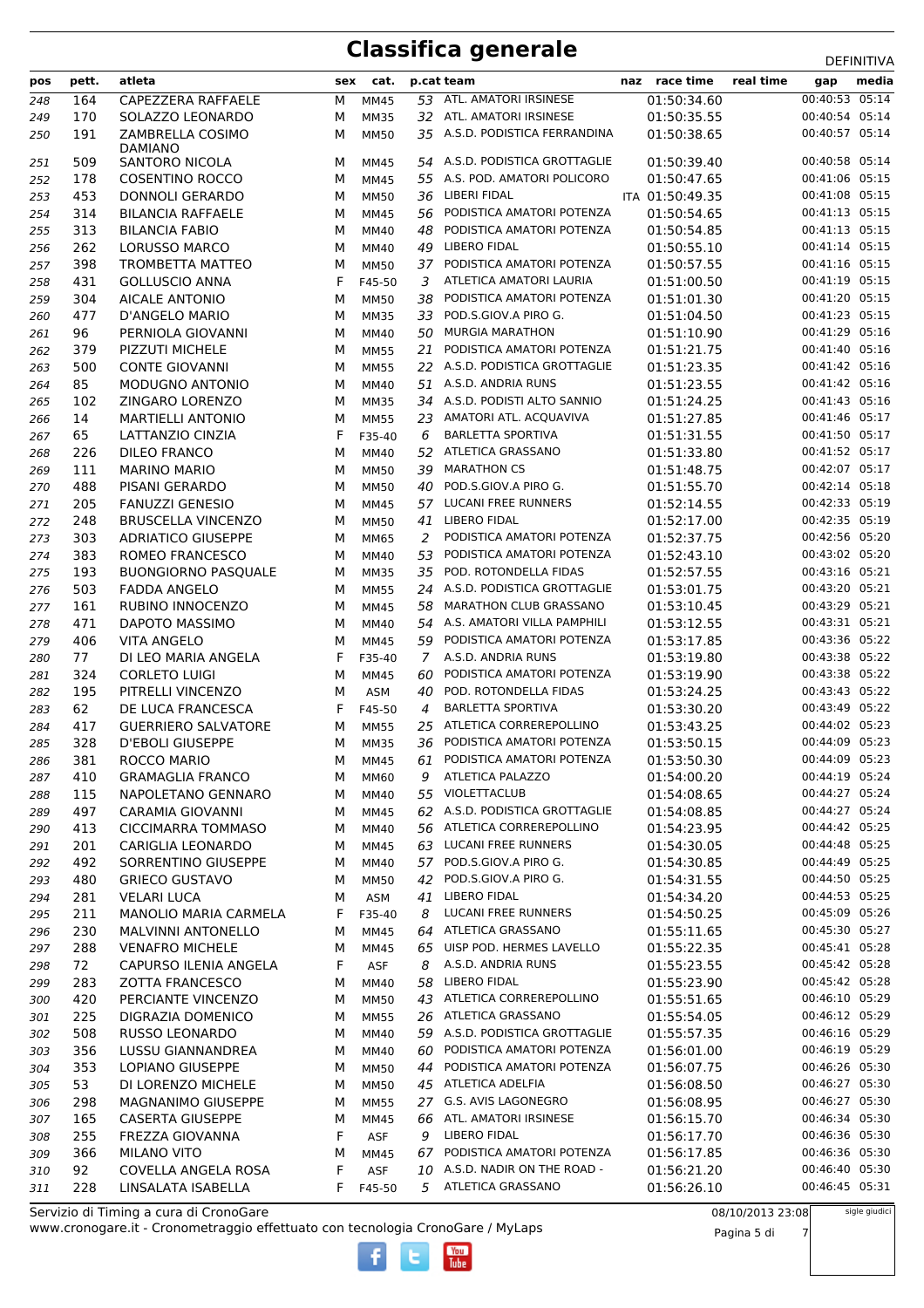| pos | pett. | atleta                                  | sex | cat.        |    | p.cat team                     | naz race time   | real time | gap            | media |
|-----|-------|-----------------------------------------|-----|-------------|----|--------------------------------|-----------------|-----------|----------------|-------|
| 312 | 22    | <b>TURSELLINO FRANCESCO</b>             | М   | MM60        | 10 | AMATORI ATL. ACQUAVIVA         | 01:56:34.65     |           | 00:46:53 05:31 |       |
| 313 | 27    | PERAGINE ROSA                           | F   | F45-50      | 6  | A.A.'E. MANZARI'               | 01:56:39.55     |           | 00:46:58 05:31 |       |
| 314 | 194   | DILORENZO FRANCESCO                     | M   | MM40        | 61 | POD. ROTONDELLA FIDAS          | 01:56:45.35     |           | 00:47:04 05:32 |       |
| 315 | 457   | <b>BRESCIA PASQUALE</b>                 | M   | MM40        | 62 | <b>BRAMEA VULTUR RUNNERS</b>   | 01:56:45.50     |           | 00:47:04 05:32 |       |
| 316 | 258   | <b>LAROCCA ANTONIO</b>                  | М   | <b>MM50</b> | 46 | <b>LIBERO FIDAL</b>            | 01:56:53.15     |           | 00:47:12 05:32 |       |
| 317 | 278   | SPILOTROS ALESSANDRO                    | М   | <b>MM35</b> | 37 | <b>LIBERO FIDAL</b>            | 01:56:59.75     |           | 00:47:18 05:32 |       |
| 318 | 249   | <b>CAPUANO MICHELE</b>                  | М   | <b>MM45</b> | 68 | <b>LIBERO FIDAL</b>            | 01:56:59.95     |           | 00:47:18 05:32 |       |
| 319 | 290   | <b>AULICINO SALVATORE</b>               | М   | <b>MM45</b> | 69 | <b>UISP FREE BIKERS</b>        | 01:57:08.30     |           | 00:47:27 05:33 |       |
| 320 | 462   | <b>MORELLI RAFFAELLA</b>                | F   | F35-40      | 9  | <b>BRAMEA VULTUR RUNNERS</b>   | 01:57:15.35     |           | 00:47:34 05:33 |       |
| 321 | 133   | SICILIANO ANDREA                        | M   | MM45        | 70 | <b>HAPPY RUNNER CLUB</b>       | 01:57:23.80     |           | 00:47:42 05:33 |       |
| 322 | 229   | LIUZZI MATTEO                           | М   | MM65        | 3  | ATLETICA GRASSANO              | 01:57:27.70     |           | 00:47:46 05:34 |       |
| 323 | 348   | LARDO MARIO                             | М   | <b>MM35</b> | 38 | PODISTICA AMATORI POTENZA      | 01:57:34.75     |           | 00:47:53 05:34 |       |
| 324 | 502   | DE GIORGIO CIRO                         | М   | <b>MM50</b> |    | 47 A.S.D. PODISTICA GROTTAGLIE | 01:57:36.25     |           | 00:47:55 05:34 |       |
| 325 | 159   | RIZZUTI MARGHERITA                      | F   | F45-50      | 7  | <b>MARATHON CLUB GRASSANO</b>  | 01:57:40.30     |           | 00:47:59 05:34 |       |
| 326 | 416   | <b>GUADAGNO FRANCESCO</b>               | M   | <b>MM35</b> | 39 | ATLETICA CORREREPOLLINO        | 01:57:47.20     |           | 00:48:06 05:34 |       |
| 327 | 263   | <b>MANCUSI ANTONIO</b>                  | M   | <b>MM50</b> | 48 | <b>LIBERO FIDAL</b>            | 01:57:56.00     |           | 00:48:14 05:35 |       |
| 328 | 450   | <b>ASCOLI SILVIO</b>                    | М   | MM45        | 71 | LIBERO FIDAL                   | 01:58:13.75     |           | 00:48:32 05:36 |       |
| 329 | 256   | <b>GENTILE ROCCO</b>                    | М   | MM40        | 63 | <b>LIBERO FIDAL</b>            | 01:58:14.25     |           | 00:48:33 05:36 |       |
| 330 | 373   | <b>PALMIERI ESCHILO</b>                 | М   | <b>MM50</b> | 49 | PODISTICA AMATORI POTENZA      | 01:58:29.80     |           | 00:48:48 05:37 |       |
| 331 | 267   | <b>MAZZIOTTA MICHELE</b>                | М   | MM40        | 64 | <b>LIBERO FIDAL</b>            | 01:58:31.35     |           | 00:48:50 05:37 |       |
| 332 | 301   | <b>PERNICE GIOVANNI</b>                 | M   | <b>MM45</b> | 72 | NUOVA ATLETICA POTENZA         | 01:58:37.00     |           | 00:48:55 05:37 |       |
| 333 | 155   | <b>DEZIO MARIA FELICIA</b>              | F   | F45-50      | 8  | <b>MARATHON CLUB GRASSANO</b>  | 01:58:48.30     |           | 00:49:07 05:37 |       |
| 334 | 460   | DIANA NUNZIO                            | М   | MM45        | 73 | <b>BRAMEA VULTUR RUNNERS</b>   | 01:58:50.75     |           | 00:49:09 05:37 |       |
| 335 | 215   | PERCIANTE GAETANO                       | М   | MM45        | 74 | <b>LUCANI FREE RUNNERS</b>     | 01:59:12.00     |           | 00:49:30 05:39 |       |
| 336 | 411   | SAPIO PIETRO                            | М   | MM40        |    | 65 ATLETICA PALAZZO            | 01:59:23.85     |           | 00:49:42 05:39 |       |
| 337 | 280   | VACCARO DOMENICO                        | М   | MM65        | 4  | <b>LIBERO FIDAL</b>            | 01:59:24.60     |           | 00:49:43 05:39 |       |
| 338 | 265   | MARCODOPPIDO TEODOSIO                   | м   | MM40        | 66 | <b>LIBERO FIDAL</b>            | 01:59:25.65     |           | 00:49:44 05:39 |       |
| 339 | 438   | ROMASO GIUSEPPE                         | M   | <b>MM55</b> | 28 | POD. BRIENZA 2000              | 01:59:35.70     |           | 00:49:54 05:40 |       |
| 340 | 274   | POMARICO ANTONIO                        | М   | MM40        | 67 | <b>LIBERO FIDAL</b>            | 01:59:38.60     |           | 00:49:57 05:40 |       |
| 341 | 95    | <b>GIOVE DOMENICO</b>                   | M   | MM65        | 5  | <b>MURGIA MARATHON</b>         | 01:59:47.05     |           | 00:50:05 05:40 |       |
| 342 | 76    | DI CHIO ANGELA                          | F   | F35-40      | 10 | A.S.D. ANDRIA RUNS             | 01:59:50.00     |           | 00:50:08 05:40 |       |
| 343 | 199   | <b>BUTINIELLO VERA MARIA</b>            | F   | F45-50      | 9  | <b>LUCANI FREE RUNNERS</b>     | 02:00:06.05     |           | 00:50:24 05:41 |       |
| 344 | 212   | MINEI ARCANGELO                         | M   | <b>MM45</b> | 75 | <b>LUCANI FREE RUNNERS</b>     | 02:00:06.45     |           | 00:50:25 05:41 |       |
| 345 | 507   | PETROSINO ROCCO                         | M   | MM40        | 68 | A.S.D. PODISTICA GROTTAGLIE    | 02:00:30.00     |           | 00:50:48 05:42 |       |
| 346 | 261   | <b>LORUSSO VENTURO</b>                  | М   | <b>MM35</b> | 40 | <b>LIBERO FIDAL</b>            | 02:00:30.25     |           | 00:50:49 05:42 |       |
| 347 | 220   | SOLLAZZO DONATELLO                      | M   | MM40        | 69 | <b>LUCANI FREE RUNNERS</b>     | 02:00:32.00     |           | 00:50:50 05:42 |       |
| 348 | 33    | PISICCHIO ROSA                          | F   | F55         | 2  | <b>G.S.ATLETICA AMATORI</b>    | 02:00:37.50     |           | 00:50:56 05:43 |       |
| 349 | 254   | D'ANDREA DOMENICO                       | M   | <b>MM55</b> | 29 | <b>LIBERO FIDAL</b>            | 02:00:44.15     |           | 00:51:03 05:43 |       |
| 350 | 277   | SANTARSIERO VITO                        | м   | <b>MM55</b> | 30 | <b>LIBERO FIDAL</b>            | 02:00:44.30     |           | 00:51:03 05:43 |       |
| 351 | 345   | IACOBUZIO TEODOSIO                      | М   | <b>MM45</b> |    | 76 PODISTICA AMATORI POTENZA   | 02:00:49.05     |           | 00:51:07 05:43 |       |
| 352 | 302   | <b>ANTONIO</b><br><b>BASTA GIUSEPPE</b> | м   | <b>MM55</b> |    | 31 G.S. PAOLOTTI - ATL MARTINA | 02:01:31.35     |           | 00:51:50 05:45 |       |
| 353 | 389   | SATRIANI PAOLO                          | М   | <b>MM50</b> | 50 | PODISTICA AMATORI POTENZA      | 02:01:49.40     |           | 00:52:08 05:46 |       |
| 354 | 100   | PIROVANO MONICA                         | F   | F45-50      |    | 10 ATLETICA COGNE AOSTA        | 02:01:56.75     |           | 00:52:15 05:46 |       |
| 355 | 198   | <b>BRONZINO ROCCO</b>                   | м   | MM40        |    | 70 LUCANI FREE RUNNERS         | 02:01:59.70     |           | 00:52:18 05:46 |       |
|     |       | <b>ANTONIO EU</b>                       |     |             |    |                                |                 |           |                |       |
| 356 | 257   | <b>GINEFRA GIOVANNI</b>                 | М   | <b>MM35</b> |    | 41 LIBERO FIDAL                | 02:02:31.00     |           | 00:52:49 05:48 |       |
| 357 | 251   | <b>CARELLA ANTONIO</b>                  | М   | MM40        | 71 | LIBERO FIDAL                   | 02:02:53.05     |           | 00:53:11 05:49 |       |
| 358 | 153   | <b>CORETTI FRANCESCO</b>                | М   | MM40        | 72 | MARATHON CLUB GRASSANO         | 02:02:55.60     |           | 00:53:14 05:49 |       |
| 359 | 234   | <b>SCHIAVONE GIACINTO</b>               | М   | <b>MM50</b> |    | 51 ATLETICA GRASSANO           | 02:02:58.55     |           | 00:53:17 05:49 |       |
| 360 | 264   | MANFREDA SALVATORE                      | М   | MM35        | 42 | <b>LIBERO FIDAL</b>            | 02:03:03.45     |           | 00:53:22 05:49 |       |
| 361 | 142   | DI LECCE PAOLA ROSA                     | F   | F55         | 3  | <b>G.S. ATHLOS MATERA</b>      | 02:03:04.95     |           | 00:53:23 05:50 |       |
| 362 | 148   | <b>VITELLA FRANCESCO</b>                | М   | <b>MM50</b> | 52 | <b>G.S. ATHLOS MATERA</b>      | 02:04:09.20     |           | 00:54:28 05:53 |       |
| 363 | 470   | <b>CICIANI ENRICO</b>                   | М   | <b>MM50</b> | 53 | PODISTICA SOLIDARIETA'         | 02:04:15.70     |           | 00:54:34 05:53 |       |
| 364 | 67    | <b>AVANTARIO RAFFAELLA</b>              | F   | F45-50      |    | 11 A.S.D. ANDRIA RUNS          | 02:05:40.25     |           | 00:55:59 05:57 |       |
| 365 | 495   | <b>ABATEMATTEO ROSA</b>                 | F   | F45-50      |    | 12 A.S.D. PODISTICA GROTTAGLIE | 02:06:00.50     |           | 00:56:19 05:58 |       |
| 366 | 496   | <b>ARCADIO MAURO</b>                    | М   | MM45        |    | 77 A.S.D. PODISTICA GROTTAGLIE | 02:06:01.45     |           | 00:56:20 05:58 |       |
| 367 | 319   | <b>CANDELORA LUIGI</b>                  | М   | <b>MM55</b> |    | 32 PODISTICA AMATORI POTENZA   | 02:06:08.00     |           | 00:56:26 05:58 |       |
| 368 | 455   | SCALZO ALESSANDRO                       | М   | <b>MM35</b> |    | 43 LIBERO                      | ITA 02:06:09.55 |           | 00:56:28 05:58 |       |
| 369 | 429   | DI CUNTO ANGELO                         | М   | <b>MM75</b> | 1  | ATLETICA AMATORI LAURIA        | 02:06:10.10     |           | 00:56:29 05:58 |       |
| 370 | 227   | RAFFAELE<br><b>GENTILE INNOCENZO</b>    | М   | MM40        |    | 73 ATLETICA GRASSANO           | 02:06:11.65     |           | 00:56:30 05:58 |       |
| 371 | 275   | ROMANO GIANLUCA                         | М   | MM40        |    | 74 LIBERO FIDAL                | 02:06:31.55     |           | 00:56:50 05:59 |       |
| 372 | 162   | <b>ANTONICELLI CARMELA</b>              | F   | ASF         |    | 11 ATL. AMATORI IRSINESE       | 02:06:44.75     |           | 00:57:03 06:00 |       |
| 373 | 308   | ARMIGNACCO LUIGI                        | М   | <b>MM55</b> | 33 | PODISTICA AMATORI POTENZA      | 02:06:45.55     |           | 00:57:04 06:00 |       |
| 374 | 250   | <b>CAPUTO GENNARO</b>                   | М   | <b>MM55</b> |    | 34 LIBERO FIDAL                | 02:06:47.20     |           | 00:57:06 06:00 |       |
|     |       |                                         |     |             |    |                                |                 |           |                |       |

 $\frac{\text{Vou}}{\text{Iube}}$ 

www.cronogare.it - Cronometraggio effettuato con tecnologia CronoGare / MyLaps Servizio di Timing a cura di CronoGare

08/10/2013 23:08

sigle giudici

Pagina 6 di 7